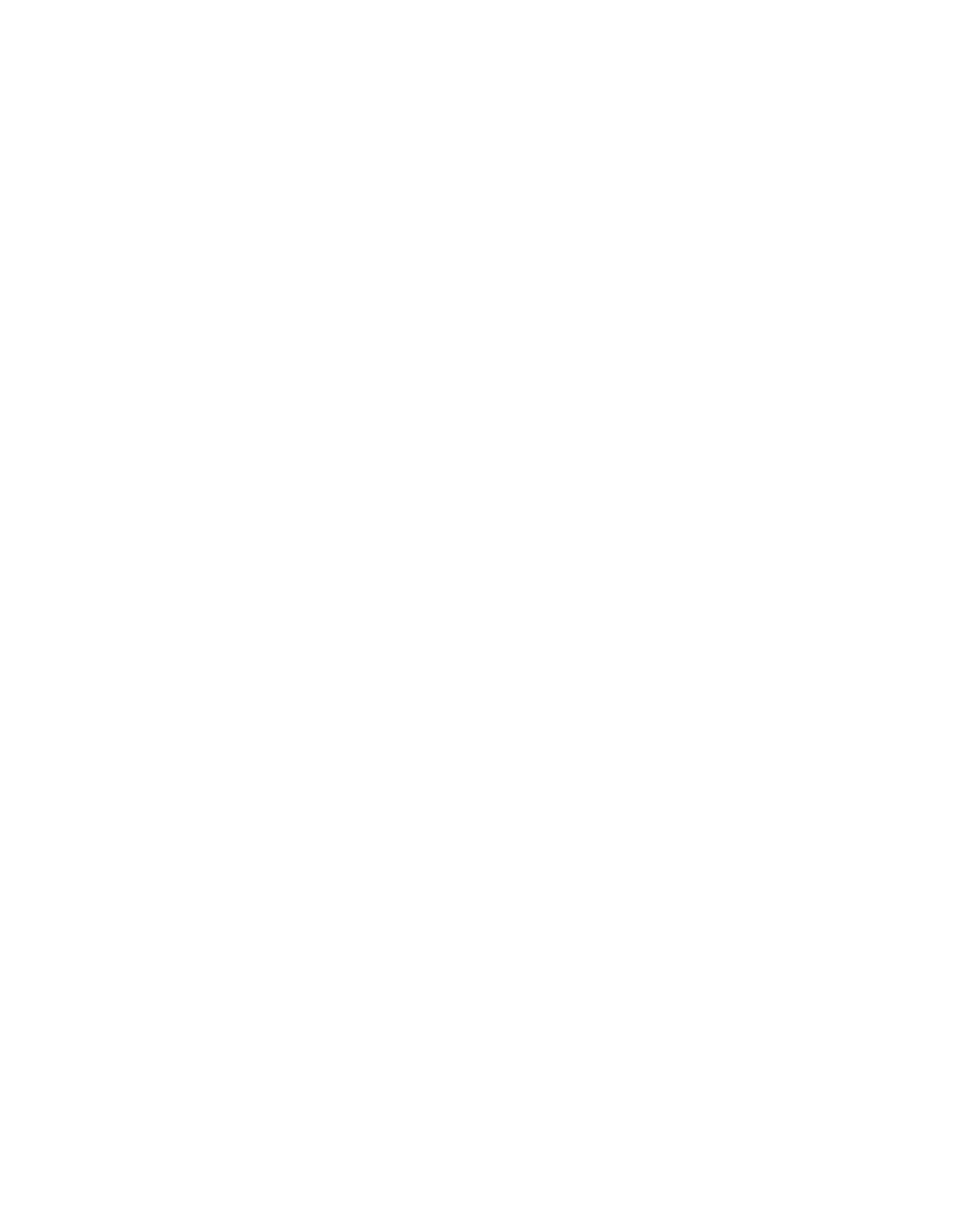# **Healthcare Payment Reform & Provider Reimbursement: A Summary of Strategies for Consideration by the Oregon Health Fund Program**

*Prepared by:* 

Nicole Janeba

*Received by:*

The Office for Oregon Health Policy and Research

If you have any questions, or if you need this material in an alternate format, please call (503) 378-2422

Office for Oregon Health Policy and Research <http://egov.oregon.gov/DAS/OHPPR/>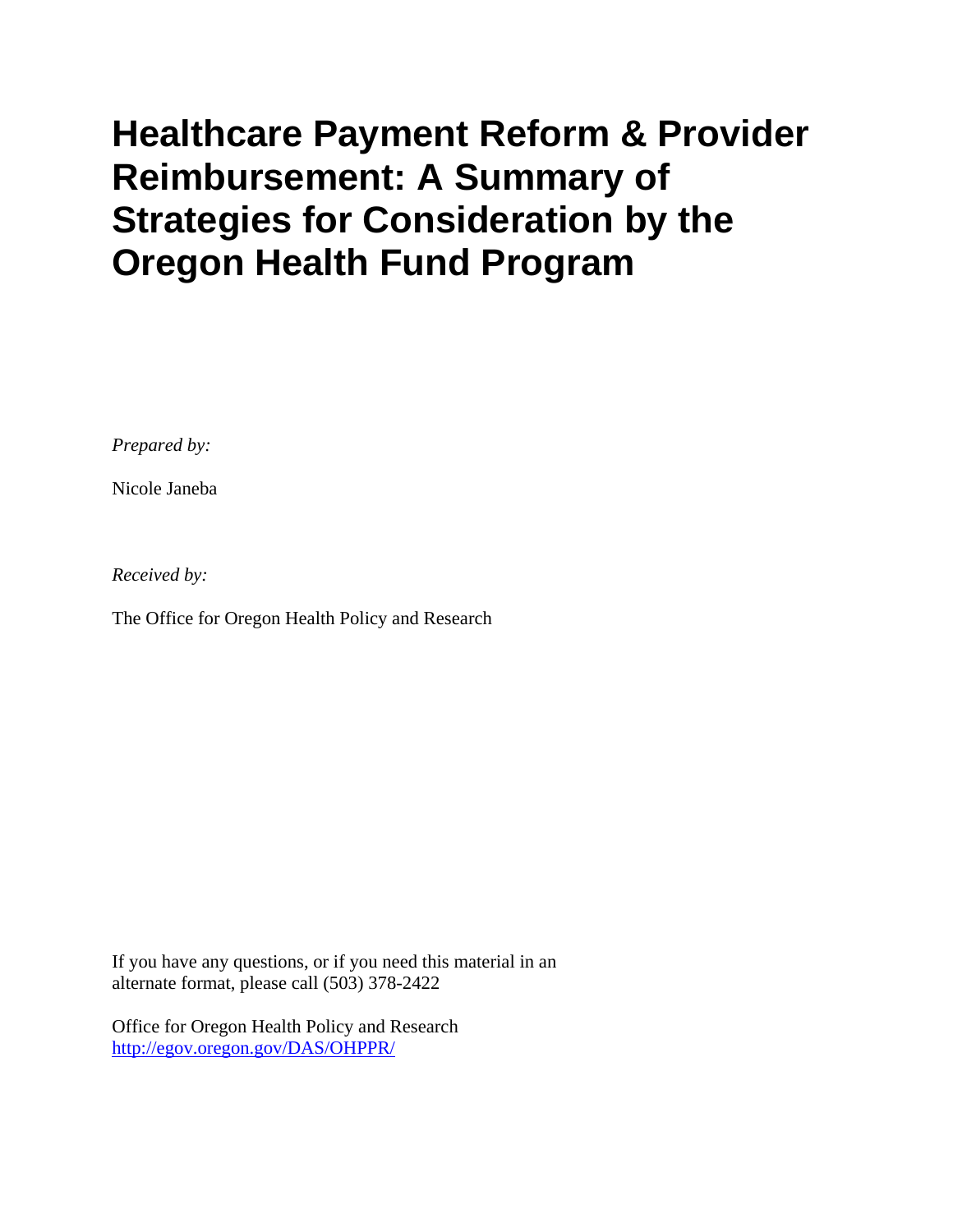## **Contents**

| <b>Executive Summary</b>                         |              |
|--------------------------------------------------|--------------|
| <b>Introduction</b>                              | $\mathbf 2$  |
| Reimbursement with the current healthcare system | $\mathbf{2}$ |
| <b>Types of payment methods</b>                  | 3            |
| The cost of care                                 | 4            |
| <b>Reimbursement and risk</b>                    | 5            |
| Patient/condition differential and reimbursement | 7            |
| The future of the healthcare payment system      |              |
| <b>Pay-for-Performance</b>                       | 11           |
| State initiatives in provider reimbursement      | 18           |
| <b>Conclusion</b>                                | 21           |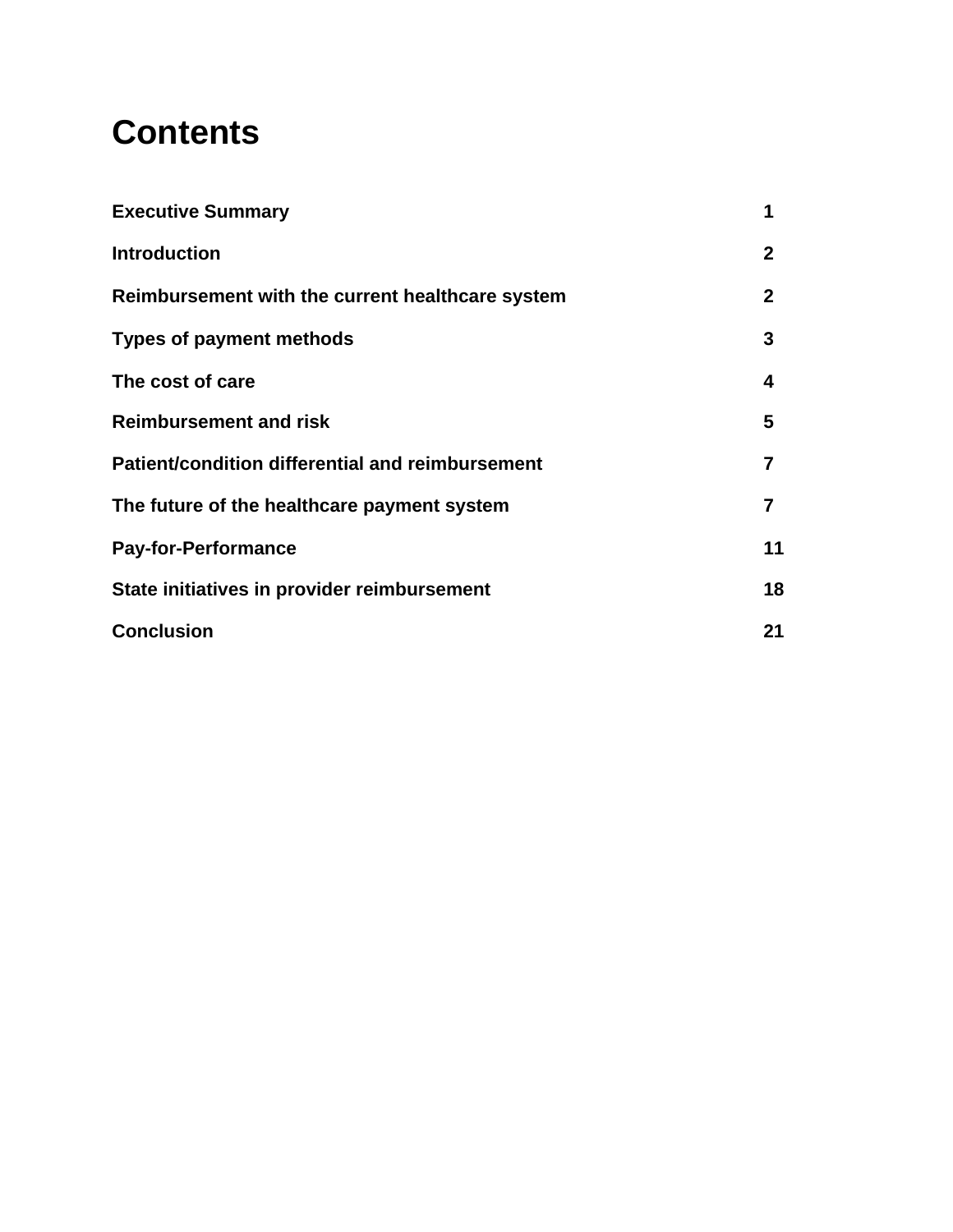## **Executive Summary**

The Oregon Health Fund Board (OHFB), as established by the Healthy Oregon Act, is commissioned with developing a healthcare reform plan, which will establish an equitable, sustainable system that provides high-quality, efficient care to all Oregonians. Moreover, it calls for increased care coordination through the use of medical homes. A large piece of this reform is devising a payment structure that promotes the goals delineated by the Act as well as those outlined in the Medical Home Model.

The current approach to provider reimbursement is based on a fee-for-service system that promotes patient over-treatment and lacks incentive for providers to more efficiently coordinate a patient's care. Furthermore, it does little to promote quality care improvements. Without reform, this structure will continue to perpetuate the growth of healthcare expenditures without necessarily improving the population's health. However, creation of a system that rewards providers for rendering quality care in an efficient manner has the potential to cap the costs of healthcare while also leading to improved health outcomes.

Many factors such as cost of care, differences in patient populations, and severity of illness must be taken into account when constructing a payment system. It is also imperative to consider the risk that is assumed by both patients and providers dependent upon method of reimbursement. The level of risk that is assumed by the provider can serve as the basis for encouraging more efficient provision of care. Bearing these factors in mind, the OHFB could consider developing a system that:

- 1. *Rewards providers for health outcomes and improvement in quality of care.*
- 2. *Adequately compensates providers for care coordination and management services.*
- 3. *Is transparent to payers and providers.*
- 4. *Is sustainable.*
- 5. *Adjusts for risk based on incidence of illness within a given population.*
- 6. *Builds on the experiences of other reforms at the local, state, and national level as well as the private sector.*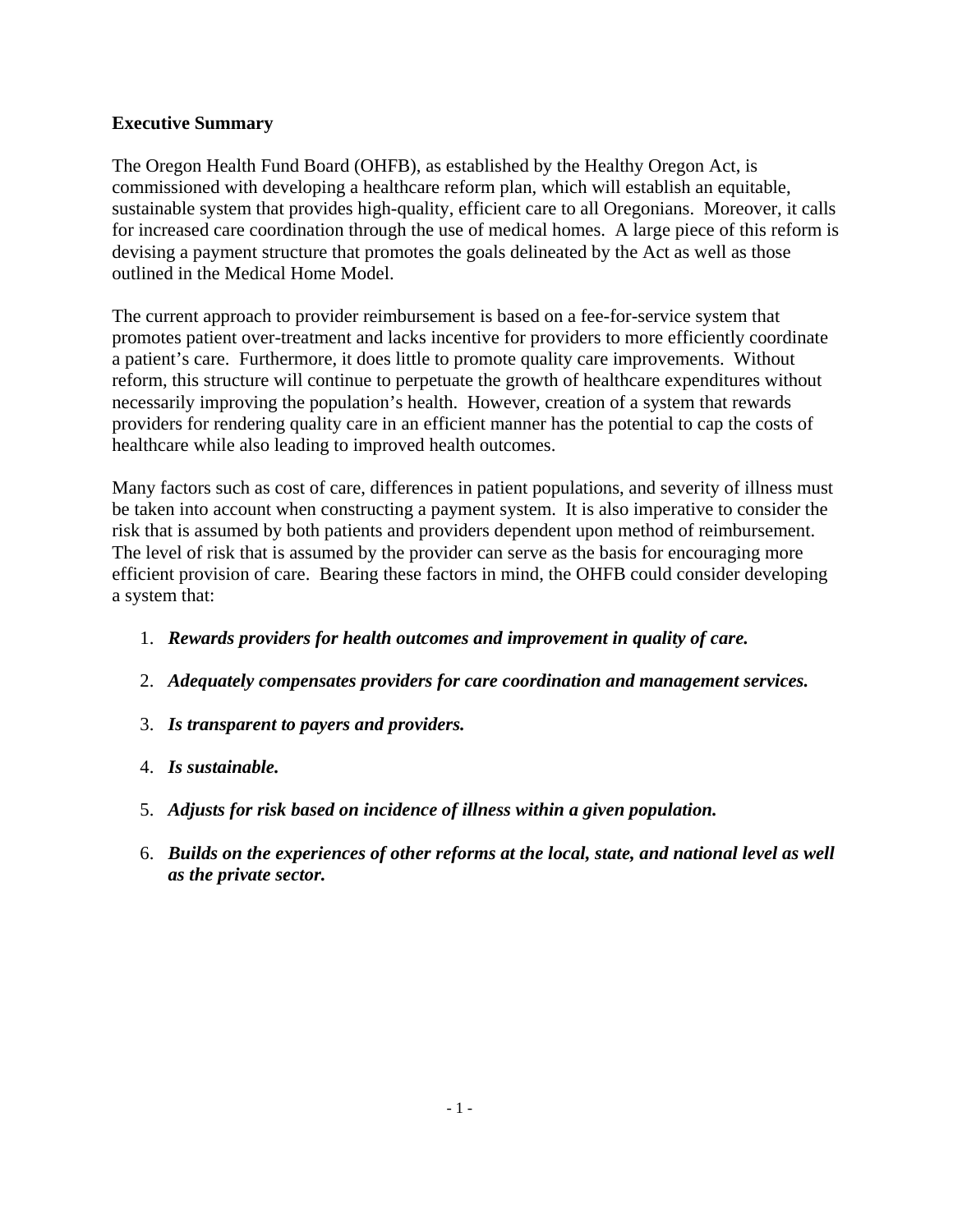## **Introduction**

Enrolled Senate Bill 329, the Healthy Oregon Act, established the Oregon Health Fund Board (OHFB) in June 2007.<sup>[1](#page-5-0)</sup> OHFB is charged with developing a comprehensive reform plan for the Oregon Health Fund program. The overarching goals of this reform are to provide all Oregonians with timely access to high-quality, efficient healthcare while also containing costs and ensuring sustainability of the system. In attempt to achieve these goals and provide Oregon Health Fund Program participants with effective, efficient, coordinated care, the act also specifies that the program should support the use of medical homes.

A primary care medical home is a health care setting that facilitates partnerships between individual patients and their personal physicians and, when appropriate, the patient's family. The guiding principles of a medical home as developed by the American Academy of Pediatrics, the American Academy of Family Physicians, the American College of Physicians, and the American Osteopathic Association focus on the use of a personal physician, a physician-directed medical practice, whole-person orientation, coordinated/integrated care, quality and safety, enhanced access, and an appropriate payment structure.<sup>[2](#page-5-1)</sup>

Restructuring provider<sup>[3](#page-5-2)</sup> reimbursement methods in order to create an appropriate and equitable payment system is, and will continue to be, at the forefront of healthcare reform both at the state and national level. The purpose of this paper is to provide background information about provider reimbursement methods to the OHFB. It looks at factors contributing to the costs of care, payment methods traditionally used within the healthcare system, and suggested payment methods that support the principles of the medical home model.

### **Reimbursement within the current healthcare system**

The current healthcare delivery system relies heavily on a fee-for-service (FFS) payment method in which a provider is paid a fee for rendering a specific service. Although seemingly straightforward, this system is built such that medical overutilization and resource inefficiency are rewarded.<sup>[4](#page-5-3)</sup> Policies which further exacerbate this trend include the undervaluation of preventive services as well as the overvaluation of non-preventive services; non-payment to physicians for services required to provide patient-focused, care coordination; and the provision of incentives for volume of services without regard to quality of care or resource utilization.<sup>[5](#page-5-4)</sup>

<span id="page-5-0"></span><sup>1</sup> Enrolled Senate Bill 329, The Healthy Oregon Act. June 2007.

<span id="page-5-1"></span><sup>&</sup>lt;sup>2</sup> Rogers, JC. Strengthen the Core and Stimulate Progress: Assembling Patient-Centered Medical Homes. Family Medicine. 2007; 39(7): 465-8.

<span id="page-5-2"></span> $3$  In this context, the term "provider" refers to the organization or individual providing healthcare services. For example, a "provider" could be a hospital, diagnostic testing facility, physician, nurse, etc.

<span id="page-5-3"></span><sup>&</sup>lt;sup>4</sup> Schoen C, et al. Bending the Curve: Options for Achieving Savings and Improving Value in U.S. Health Spending. The Commonwealth Fund. December 2007.

<span id="page-5-4"></span><sup>&</sup>lt;sup>5</sup> American College of Physicians. Reform of the Dysfunctional Healthcare Payment and Delivery System. 2006. Available: [http://www.acponline.org/advocacy/where\\_we\\_stand/policy/dysfunctional\\_payment.pdf.](http://www.acponline.org/advocacy/where_we_stand/policy/dysfunctional_payment.pdf)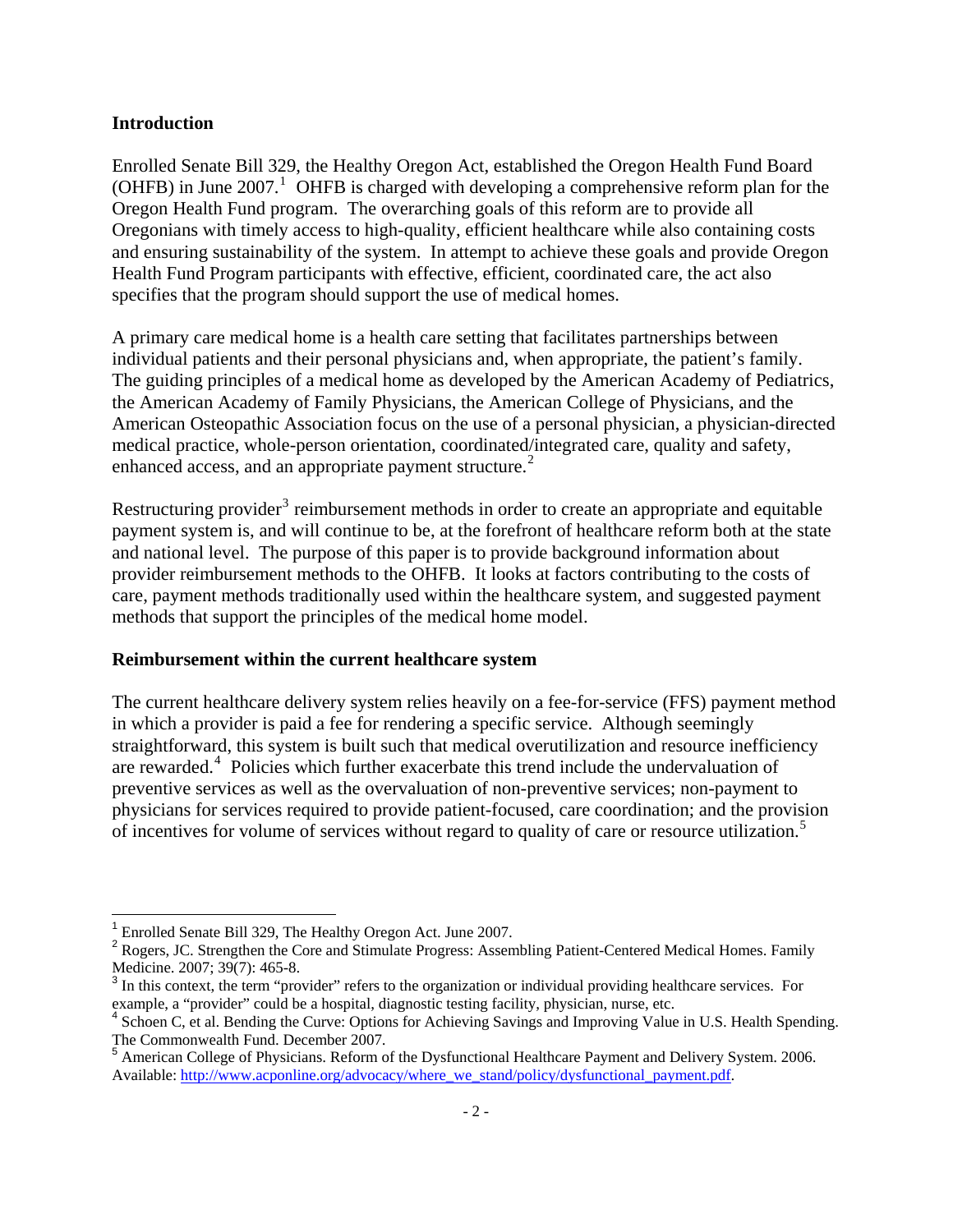There are concerns that without a radical shift in provider reimbursement methodology, the current system is unsustainable and could lead to the collapse of primary care.<sup>[6](#page-6-0)</sup>

*Types of payment methods* – There are six methods of provider reimbursement, which have been traditionally utilized within the healthcare system: $<sup>7</sup>$  $<sup>7</sup>$  $<sup>7</sup>$ </sup>

- **Fee-for-service**: A provider is paid a fee for rendering a specific service.
- **Per diem**: A provider is paid a set amount per patient for each day that patient is in the provider's care. All services rendered during that day are covered under the set amount.

**Episode-of-care**: A single provider is paid a set amount for all services rendered (by that provider) during a defined "episode" of care. For example, a provider may be paid a pre-determined amount for a patient undergoing a kidney transplant. This payment would cover the surgery and all services, including follow-up, associated with that "episode." Using this method there would typically be multiple payments for a single episode since more than one provider may treat a patient.

• **Multi-provider bundled episode-of-care**: Multiple providers are jointly paid for all services rendered during an episode of care, as defined above. Using this method there would only be a single payment made by the payer<sup>[8](#page-6-2)</sup>, which would cover the services rendered by all providers.

• **Condition-specific capitation**: One or more providers are paid a pre-determined fee to cover all services rendered for a specific condition. These payments can be either a onetime fee or on going depending on the severity of the illness.

• **Capitation**: One or more providers are paid a regular, pre-determined fee to cover all services rendered for the continuous care of a patient. This fee covers all episodes and all conditions.

Currently, the majority of providers are reimbursed using either a FFS, per diem, or episode-ofcare payment with FFS being the most predominantly used. Capitation is still utilized as a method of payment, although not as often as it was in the 1990s during the height of managed care organizations.<sup>[9](#page-6-3)</sup> Medicare uses both FFS methods and an episode-of-care method called a prospective payment system  $(PPS)$ .<sup>[10](#page-6-4)</sup> The PPS uses diagnosis-related groups  $(DRG)$  to classify services, which can be bundled together into a single payment for an "episode." This method of payment may reduce the risk assumed by providers; however, it is also believed that DRG payment systems are too slow to incorporate new medical technology.<sup>[11](#page-6-5)</sup>

<span id="page-6-0"></span><sup>&</sup>lt;sup>6</sup> Shodell D. Public Health Perspective: Paying for Prevention. Medscape Public Health & Prevention. 2006; 4(2). Available: http://www.medscape.com/viewarticle/544651.

<span id="page-6-1"></span><sup>&</sup>lt;sup>7</sup> Miller HD. Creating Payment Systems to Accelerate Value-Driven Health Care: Issues and Options for Policy Reform. The Commonwealth Fund. September 2007.

<span id="page-6-2"></span> $8 \text{ In this context, the term "paper" refers to the organization, such as an employer or health insurance plan, or }$ individual purchasing healthcare services.

<sup>&</sup>lt;sup>9</sup> Ibid.

<span id="page-6-4"></span><span id="page-6-3"></span><sup>&</sup>lt;sup>10</sup> Centers for Medicare and Medicaid Services. Prospective Payment Systems – General Information. Available:<br>http://www.cms.hhs.gov/ProspMedicareFeeSvcPmtGen/.

<span id="page-6-5"></span> $h_1$  Nichols LM, O'Malley AS. Hospital Payment Systems: Will Payers Like the Future Better Than The Past? Health Affairs. 2006; 25(1): 81-93.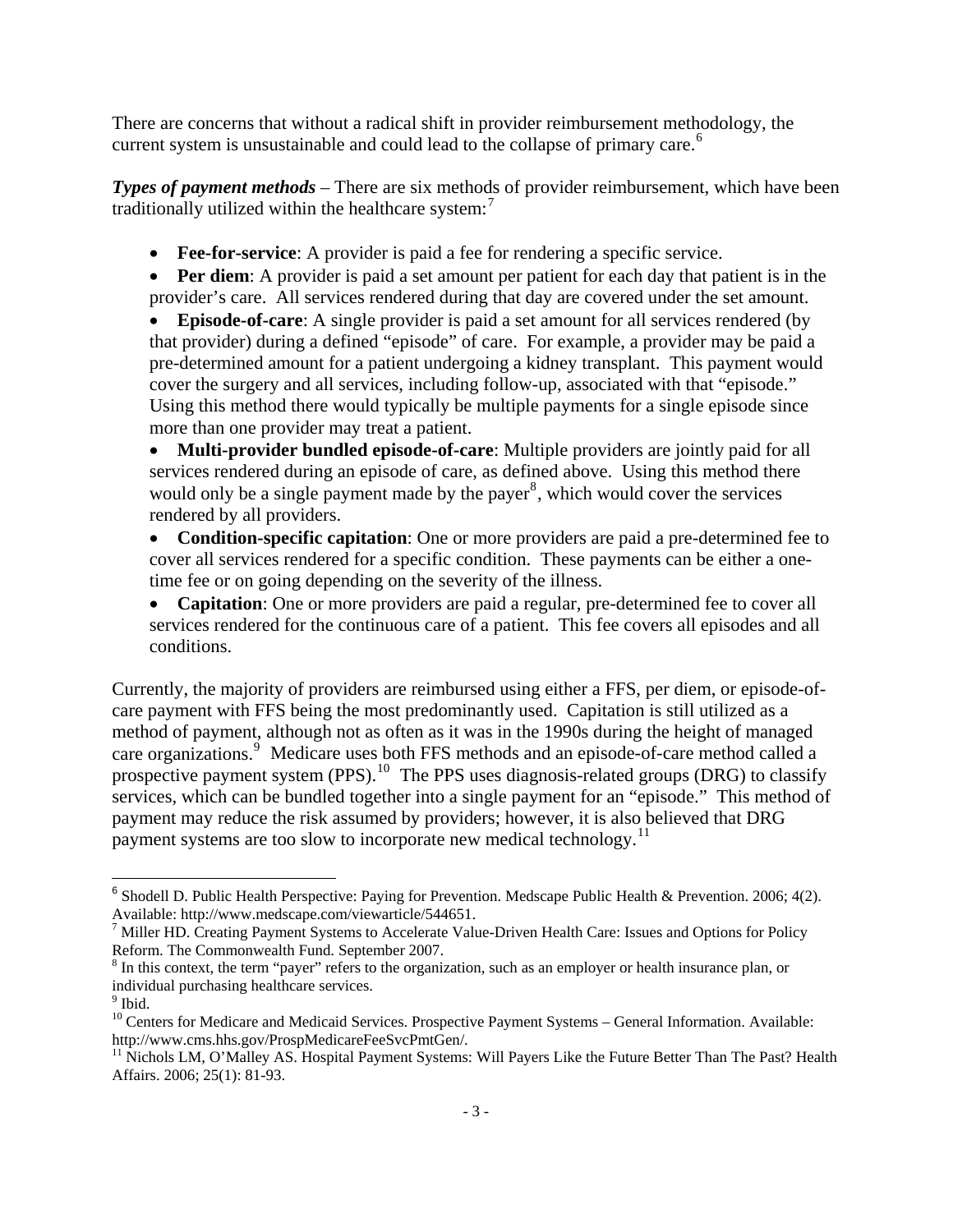The Medicare FFS rates are determined by relative value units (RVU) using the resource-based relative value scale (RBRVS). Each piece of providing a service, including physician work, practice expense, and professional liability insurance, is translated into a RVU. Physician reimbursement is calculated by totaling the RVUs for all services rendered. Adjustments are made for geographical location.<sup>[12](#page-7-0)</sup>

The Government Accountability Office (GAO) and the Medicare Payment Advisory Commission (MedPAC) have recently endorsed expansion of Medicare's partially bundled PPS for certain services. There are nine key elements that were considered in the design of Medicare's bundled  $PPS<sup>13</sup>$  $PPS<sup>13</sup>$  $PPS<sup>13</sup>$ :

• A specific scope of services included in a bundled rate that has a defined unit of payment;

- Case-mix adjustments<sup>[14](#page-7-2)</sup> that reflect the variation of resources for individual patients;
- Geographic adjustments that reflect variation in costs by geographic region;
- Adjustments based on facility characteristics such as size;
- Design or implementation issues unique to a particular service such as separation or consolidation of rates for multiple facilities;
- Operational, administrative, and systems issues dependent upon the magnitude of change required to adopt a bundled PPS;
- Requisite provider education;
- Establishment of initial payment rates and a process for payment rate updates;
- Encouragement of providers to more efficiently render service.

The last element, encouraging providers to render services more efficiently, has raised the concern that some providers may actually limit services that are medically needed. However, among Medicare beneficiaries, a relationship between higher expenditures/higher utilization of services and higher quality of care/better health outcomes has never been established.<sup>[15](#page-7-3)</sup>

*The cost of care –* There are several variables that contribute to the overall cost of a patient's care (Figure 1). Inevitably, if any of these variables increase, the overall cost of care increases. In regard to the actual payment for a patient's care, these variables embed themselves within one of six "cost types": primary care physician services, specialist physician services, diagnostic services, drugs and medical devices, short-term non-physician services and facilities, and long-term non-physician services and facilities.<sup>[16](#page-7-4)</sup> The framework under which a payment system is

<span id="page-7-0"></span><sup>1</sup> <sup>12</sup> American Medical Association. The Resource-Based Relative Value Scale. Available:  $\frac{http://www.ama-assn.org/ama/pub/category/16391.html}{}$ .

<span id="page-7-1"></span><sup>&</sup>lt;sup>[13](http://www.ama-assn.org/ama/pub/category/16391.html)</sup> Leavitt MO. A Design for a Bundled End Stage Renal Disease Prospective Payment System. US Department of Health and Human Services. 2008. Available:<br>http://www.cms.hhs.gov/ESRDGeneralInformation/downloads/ESRDReportToCongress.pdf.

<span id="page-7-2"></span> $\frac{14}{14}$  $\frac{14}{14}$  $\frac{14}{14}$  Case-mix adjusting is the process of grouping patients according to expenditure and resource utilization. 15 Schoen C, op. cit.

<span id="page-7-4"></span><span id="page-7-3"></span><sup>&</sup>lt;sup>16</sup> Miller HD, op. cit.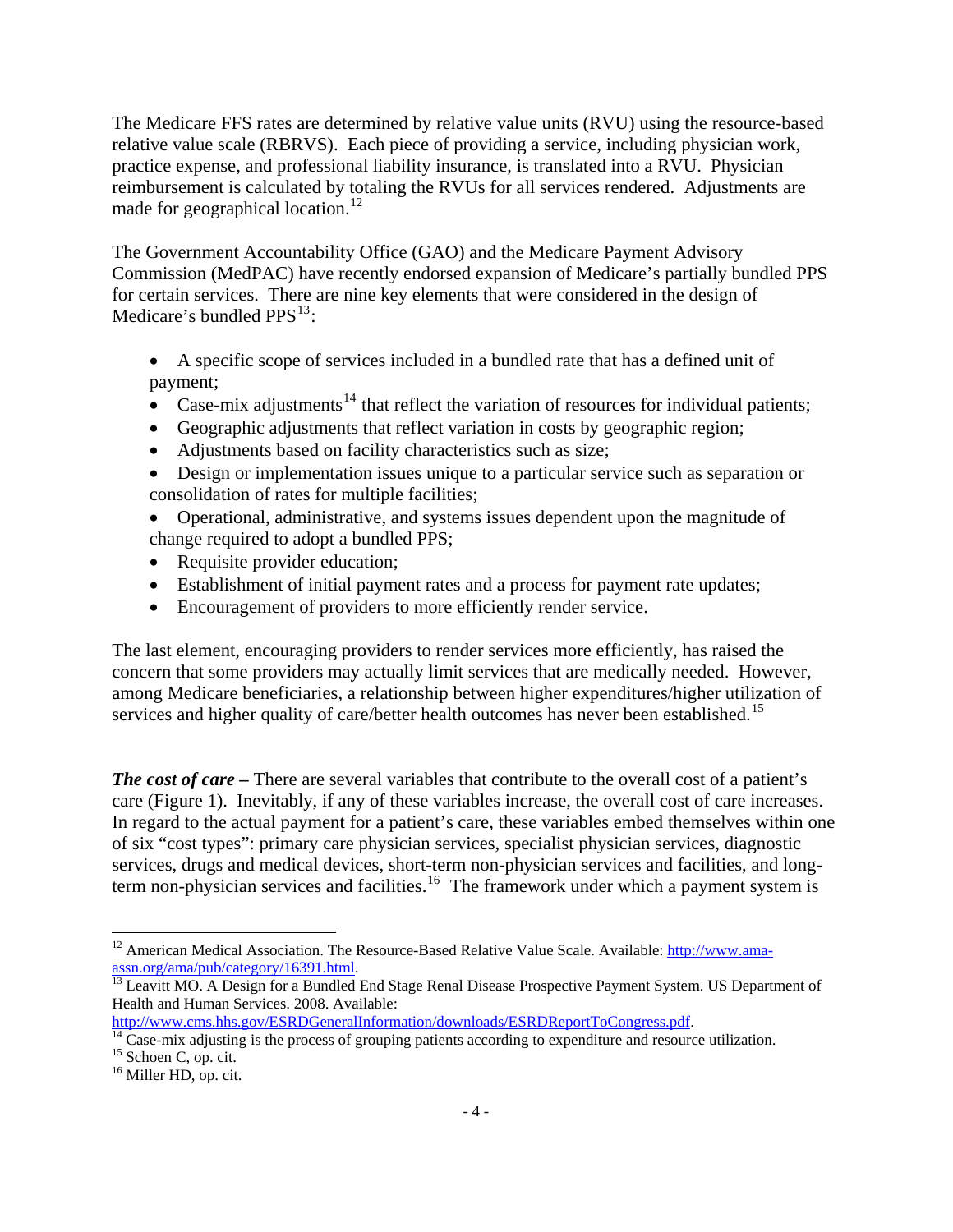designed depends on whether these costs are paid for separately or whether one fee covers multiple services in a bundle as described in the previous section.

| Figure 1. Variables Contributing to the Cost of Care |                        |  |                                |   |                               |  |                                            |                                 |
|------------------------------------------------------|------------------------|--|--------------------------------|---|-------------------------------|--|--------------------------------------------|---------------------------------|
| Cost<br>Patient                                      | Cost<br><b>Process</b> |  | No. of<br>processes<br>Service | × | No. of<br>services<br>Episode |  | No. of<br>episodes<br>of care<br>Condition | No. of<br>conditions<br>Patient |
|                                                      |                        |  |                                |   | of care                       |  |                                            |                                 |

Source: Miller HD. Creating Payment Systems to Accelerate Value-Driven Health Care: Issues and Options for Policy Reform. The Commonwealth Fund. September 2007.

When constructing a payment system, it is important to note that not all costs are necessarily incurred during the same timeframe. One typically considers the cost of care to be those charges that are incurred at the time of service. This portion of the overall cost of care is referred to as short-run direct costs. However, one must also consider short-run indirect costs, the cost of lost productivity during recovery; long-run direct costs, future provider expenditures that are attributed to current care (or lack thereof); and long-run indirect costs, the cost of lost productivity in the future as a result of current care (or lack thereof). The total cost can be tabulated as the sum of each of these<sup>[17](#page-8-0)</sup>:

Total cost = Short-run direct costs + Short-run indirect costs + Present value<sup>[18](#page-8-1)</sup> of long-run direct costs + Present value of long-run indirect costs

For example, a provider overlooks giving a patient a pneumonia vaccine during an exam. As a result, the patient contracts pneumonia at some point in the future. The total cost of care that can be associated with the initial exam visit is the cost for services provided at the visit plus the cost of all services relating to the measles treatment plus the cost of lost productivity (i.e. time off of work, etc.) during the patient's recovery from measles. Under a FFS system, total expenditures will be greater for the payer since he is responsible for reimbursing the long-run direct costs. In this instance, the long-run direct cost is the cost of service for measles treatment. However, in a system that uses capitation for reimbursement, the provider assumes responsibility for the total care of the patient, which would include treatment for measles. This care would be provided without any additional reimbursement by the payer. The value of considering long-run costs becomes increasingly apparent when tabulating the cost of care for preventive services. The long-run costs associated with a lack of available preventive services outweigh the short-run direct costs of providing many of those services.

**Reimbursement and risk** – Each type of provider reimbursement method carries its own set of risks. Those risks are assumed either by the payer, the provider, or both. Generally speaking, as

<u>.</u>

<span id="page-8-0"></span> $17$  Ibid.

<span id="page-8-1"></span> $18$  The present value of a long-run cost takes into account future price inflation for a service.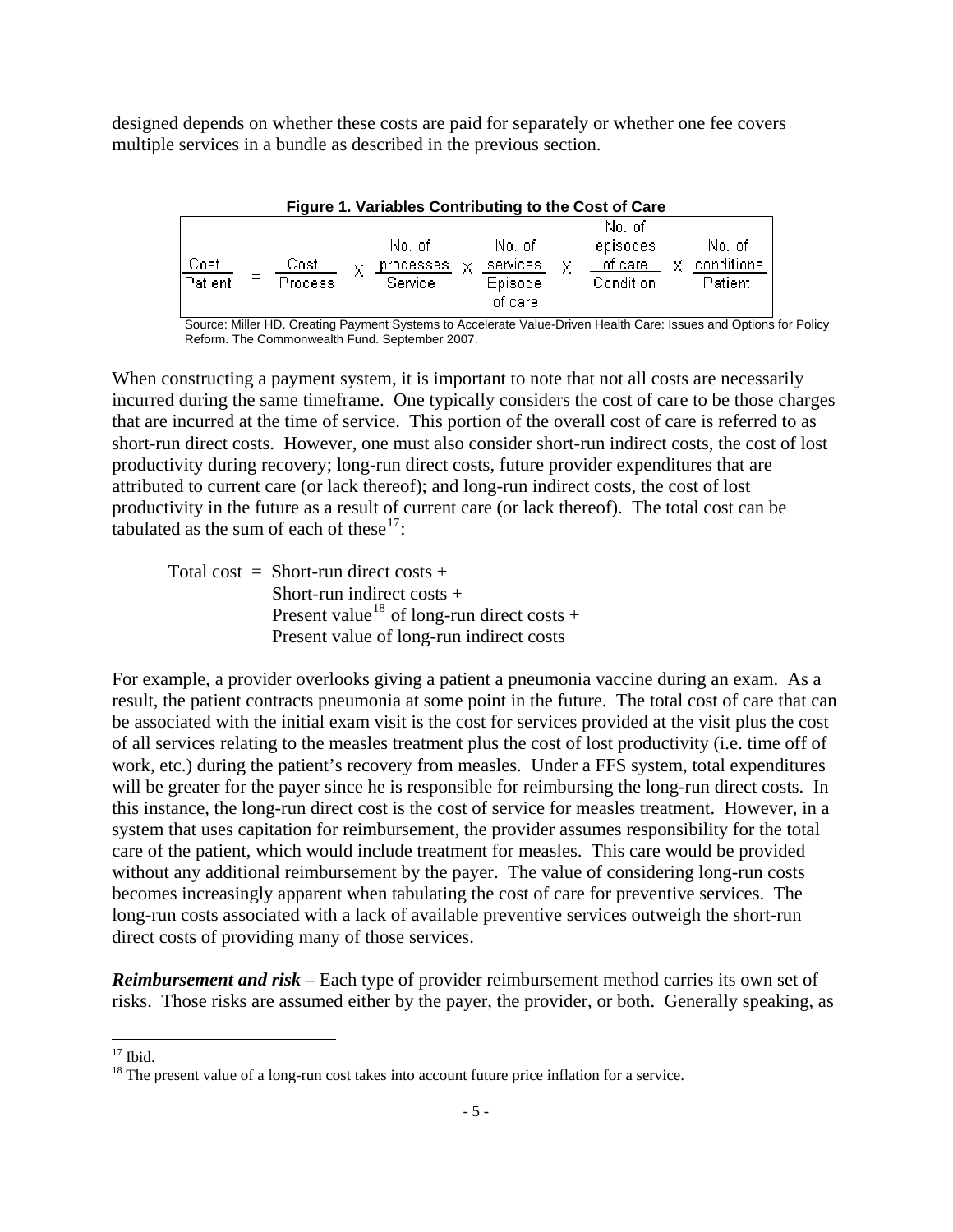you move down the payment type list from FFS to capitation, the risk shifts from payer to provider (Figure 2).

| Limited provider financial risk; |          |                                  | High provider financial risk;   |                                      |                    |
|----------------------------------|----------|----------------------------------|---------------------------------|--------------------------------------|--------------------|
| Risk of patient-over treatment   |          |                                  | Risk of patient-under treatment |                                      |                    |
| <b>FFS</b>                       | Per Diem | Episode of Care<br>Payment (EPC) | Multi-provider<br>bundled EPC   | Condition-<br>specific<br>capitation | Full<br>capitation |

FFS systems, as mentioned previously, tend to provide financial incentives for providers to overtreat the patient. Here, the payer must assume the full risk of care. He can pay, or choose not to pay, for as many services as the provider is willing to render. Episode-of-care payments put slightly more risk on the provider since it is unknown at the beginning of the "episode" exactly what services may be needed. Condition-specific capitation creates incentives for the provider to limit the number of "episodes" of care per condition.<sup>[19](#page-9-0)</sup> Full capitation creates incentives for providers to prevent illness in the patient and to treat any illness in an efficient manner. However, this also puts providers at risk if they treat populations that are sicker than average. Essentially, payment methods that include any kind of bundling or capitation create a financial risk for providers, which may cause them to under-treat their patients. Payment methods that individualize services and their associated payments (i.e. FFS) create a risk of providers overtreating their patients.[20](#page-9-1) Table 1 presents each reimbursement method with the trigger for payment and associated risks. Here, episode-of-care and multi-provider bundled episode of care payment are combined into the category of "case rate" and condition-specific capitation and full capitation are combined into simply "capitation."

| Unit of payment | <b>Trigger for payment</b>                  | <b>Selection risk</b>                                                                             | <b>Utilization risk</b>                                                                     |
|-----------------|---------------------------------------------|---------------------------------------------------------------------------------------------------|---------------------------------------------------------------------------------------------|
| <b>FFS</b>      | Delivery of service                         | Almost none; sicker<br>patients lead to greater<br>volume or more intense<br>service mix, or both | Providers try to have<br>their cost (intensity per<br>unit) below other<br>providers' costs |
| Case rate       | Onset of treatment for<br>diagnosed patient | Average severity within<br>the definition of a<br>qualified case                                  | Providers must control<br>the volume and intensity<br>of each case                          |
| Capitation      | Enrollment or<br>assignment to panel        | Areawide incidence rates,<br>plus average severity, for<br>all types of conditions                | Providers must control<br>the volume and intensity<br>of each member                        |

## **Table 1. Unit of Payment and Financial Risk in Medicare**

Source: Wallack SS, Tompkins CP. Realigning Incentives in Fee-For-Service Medicare. Health Affairs. 2003; 22(4): 59-70.

<sup>&</sup>lt;sup>19</sup> Miller HD, op. cit.

<span id="page-9-1"></span><span id="page-9-0"></span> $20$  Ibid.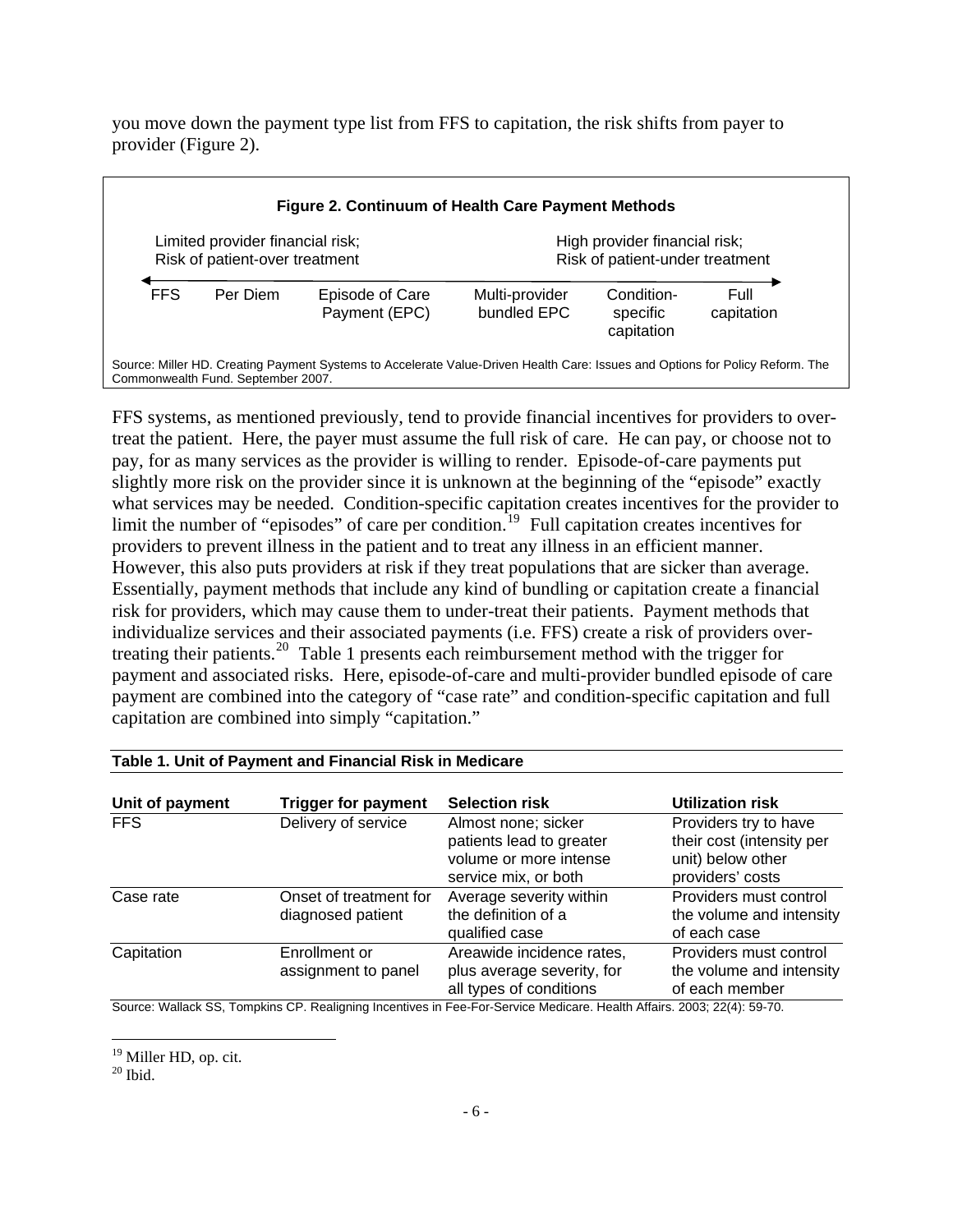*Patient/Condition differential and reimbursement* – Within a given payment system, it may be necessary to include a few different kinds of reimbursement methods based on patient or condition type. Four distinct categories of condition type should be considered when defining a payment system $^{21}$  $^{21}$  $^{21}$ :

• **Major Acute Episodes**: A patient typically requires several, often expensive, services within a short period of time (i.e. heart attack, stroke, major trauma, etc.).

• **Chronic Conditions**: This includes care associated with the chronic condition but not care associated with exacerbation of the condition that may lead to more serious treatment. For example, regular check-ups and medication for an asthma patient would be included in this category. However, a hospitalization resulting from failure to properly use an inhaler for the asthma would not be included.

• **Minor Acute Episodes**: A patient may have a self-limiting condition or a condition not requiring treatment. This category also includes conditions that could lead to more serious illness if left untreated (i.e. minor wounds, minor respiratory illness, etc.).

• **Preventive Care**: This includes services that are provided to prevent both chronic conditions and acute episodes (i.e. immunizations, counseling, etc.).

*Our broken payment system* – As eluded to previously, there are several problems that our current healthcare reimbursement system facilitates. First and foremost, our payment system does not encourage providers to consider the appropriateness of the services they render. FFS systems often reward providers for rendering unnecessary or low-value services while also offering disincentive to focus on preventive or palliative care. Essentially, providers are not adequately compensated for spending time with a patient whether it is to explore patient history, symptoms of illness, or chronic disease prevention. They are, however, overcompensated for ordering additional diagnostic tests, treatments, medications, and so on. Re-aligning the priorities of our healthcare system with provider incentives to include quality and efficiency in health services would result in a higher level of illness prevention, more accurate diagnoses/prognoses of conditions, more appropriate care, avoidance of adverse events, and improvements in follow-up to care.<sup>[22](#page-10-1)</sup>

## **The future of the healthcare payment system**

*"Absolute simplicity is impossible, but relative simplicity – reducing the number of prices to negotiate – is imaginable."[23](#page-10-2)*

In order to promote a value-based, patient-centered healthcare system, provider reimbursement models should<sup>[24](#page-10-3),[25](#page-10-4),[26](#page-10-1),[27](#page-10-2)</sup>.

 $\overline{a}$  $21$  Ibid.

<span id="page-10-1"></span><span id="page-10-0"></span> $^{22}$  Ibid.

<span id="page-10-2"></span><sup>23</sup> Nichols, op. cit.

<span id="page-10-3"></span><sup>&</sup>lt;sup>24</sup> Miller HD, op. cit.

<span id="page-10-4"></span><sup>&</sup>lt;sup>25</sup> Patient Centered Primary Care Collaborative. A New Physician Payment System to Support Higher Quality, Lower Cost Care Through a Patient-Centered Medical Home. May 2007. Available: [http://www.pcpcc.net/content/physician-payment-reform.](http://www.pcpcc.net/content/physician-payment-reform)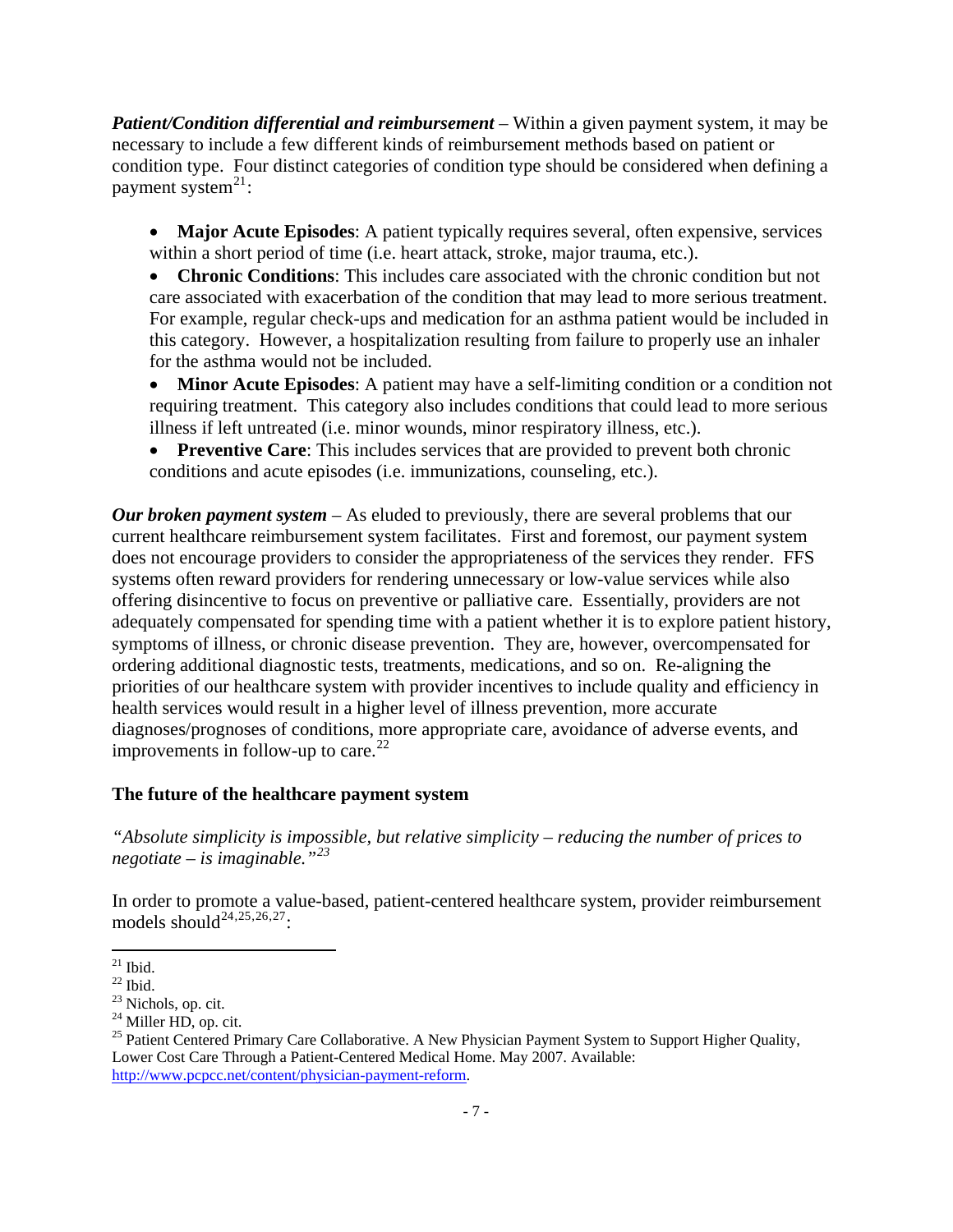- Encourage providers to deliver care in a high-quality, efficient manner;
- Ensure the accurate valuation of provider services including care coordination and management work that is conducted outside of face-to-face patient visits;
- Support and encourage investment in health information technologies that will lead to improvements in efficiency and quality;
- Support coordination of care among multiple providers;
- Provide accountability and transparency.
- Not encourage or reward over-treatment or medically unnecessary procedures;
- Not encourage or reward under-treatment or exclusion of high-risk patients;
- Not reward provider errors or adverse events;
- Not encourage cost-shifting.

Although there is a high level of consensus on the attributes that a revised payment model should hold, there has not been widespread adoption of such systems. When constructing a payment system, categories that must be addressed include the basic payment method, possible bundling of services, payment levels, and performance standards<sup>[28](#page-11-0)</sup>. The following section describes payment system proposals that promote the efficient provision of high-quality care. The section entitled 'Pay-for-Performance' explores several options for provider rewards programs that could be combined with provider reimbursement mechanisms.

*Uniform provider payment methods and rates* – This payment system would require all payers to adopt payment rates and methods similar to those of Medicare. All rates would be publicly available and updated periodically to reflect annual fluctuation in productivity and per-unit costs. It is estimated that implementation of this system would result in national, system-wide savings of \$23.1 billion over 5 years<sup>[29](#page-11-1)</sup>. Although there is great potential for savings, implementation of this payment system would possibly result in a reduction in income for some providers. It would most likely effect providers who typically do not see many Medicaid patients and/or those who currently have high reimbursement rates. In order to avoid legal complications surrounding antitrust laws, legal advice should be sought before establishing uniform payment levels across all payers and providers.

*Prometheus Payment Model* – The Prometheus payment model is based on evidence-informed case rates (ECR): single, risk-adjusted, prospective payments shared between multiple providers, both in inpatient and outpatient settings, to care for a patient with a particular diagnosis $30$ . The payment would be based on the total amount of resources required to provide care for an entire episode. In addition, a portion of the payment would be withheld and re-distributed based on provider performance. The foundation of this model is to separate technical risk from

<sup>&</sup>lt;sup>26</sup> American College of Physicians, op. cit.<br><sup>27</sup> Rogers JC, op. cit.

<span id="page-11-0"></span><sup>&</sup>lt;sup>28</sup> Miller HD, op. cit.

<span id="page-11-1"></span><sup>&</sup>lt;sup>29</sup> Schoen C, op. cit.

<span id="page-11-2"></span><sup>&</sup>lt;sup>30</sup> de Brantes F, Camillus JA. Evidence-Informed Case Rates: A New Health Care Payment Model. The Commonwealth Fund. April 2007.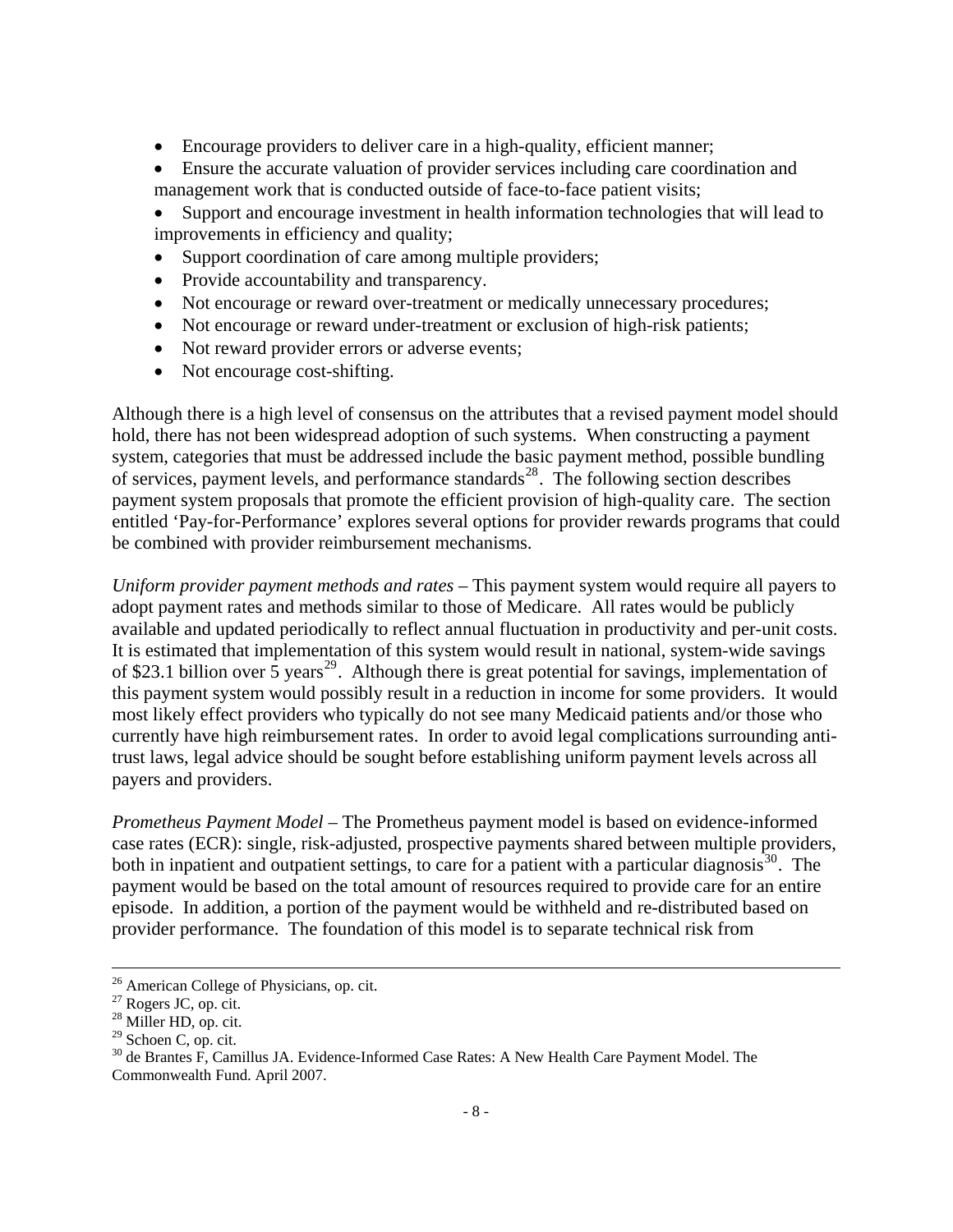probability risk for the provider. Each provider would be held accountable for technical risk through the utilization of payment-linked performance standards but shielded from the probability risk by risk-adjusting the payments.

Although ECRs, also called episode-of-care payments, are gaining popularity, there may be barriers to implementation for some providers. Without a more integrated delivery system, it may be difficult to identify the entity to which the ECR should be paid if more than one provider is involved with the patient's care. Furthermore, identifying the exact onset of an episode for which an ECR may apply could prove to be challenging for some patients and/or conditions.

*Primary Care Case Management programs* – Physician practices that are certified as medical homes could receive a per-member per-month (PMPM) fee in addition to current FFS rates. The PMPM would cover enhanced primary care services such as care coordination and chronic disease management. Quality and efficiency based incentives could also be used in conjunction with this model. Expansion of programs such as these has the potential to achieve a national, system-wide savings of \$193.5 billion over 10 years with \$4.1 billion in savings seen at the state level.<sup>[31](#page-12-0)</sup> A shortage of primary care physicians may serve as a barrier to implementation.

*Virtual Bundling Payment Program* – MedPAC recently presented an option for payment reform that aims to slow the growth of Medicare expenditures. It calls for implementation of a bundled payment system for all services associated with a hospitalization. In this instance, the term "hospitalization" includes the hospital stay plus 30 days following discharge.

The recommendations regarding bundled payments that were proposed by the commission are as follows<sup>[32](#page-12-1)</sup>:

- 1. Congress should require CMS to confidentially report provider resource use around hospitalizations. After two years, Congress should implement a virtual binding bundling system that would reduce payment to hospitals and inpatient physicians with relatively high resource use for defined conditions. This payment penalty would be used to finance bonus payments to providers with relatively low resource use.
- 2. Congress should require CMS to create a voluntary pilot program to explore issues related to actual bundled payments for services around a hospitalization.

A virtual bundling system would retain the current fee-for-service (FFS) system but payment to both hospitals and inpatient physician services would be adjusted based upon the amount of services rendered to a patient during a hospitalization. The fee would also be subject to a withhold. High and low benchmark spending levels would be determined prior to implementation. Providers with average or relatively low overall expenditures would be eligible to get the withhold back; however, those with relatively high expenditures would not be reimbursed for the withhold. All Medicare providers would be required to participate in this program.

<span id="page-12-0"></span><sup>&</sup>lt;sup>31</sup> Schoen C, op. cit.

<span id="page-12-1"></span><sup>&</sup>lt;sup>32</sup> Medicare Payment Advisory Commission. Public Meeting. March 5, 2008. Available [http://www.medpac.gov/transcripts/03050306Medpac%20final.pdf.](http://www.medpac.gov/transcripts/03050306Medpac%20final.pdf)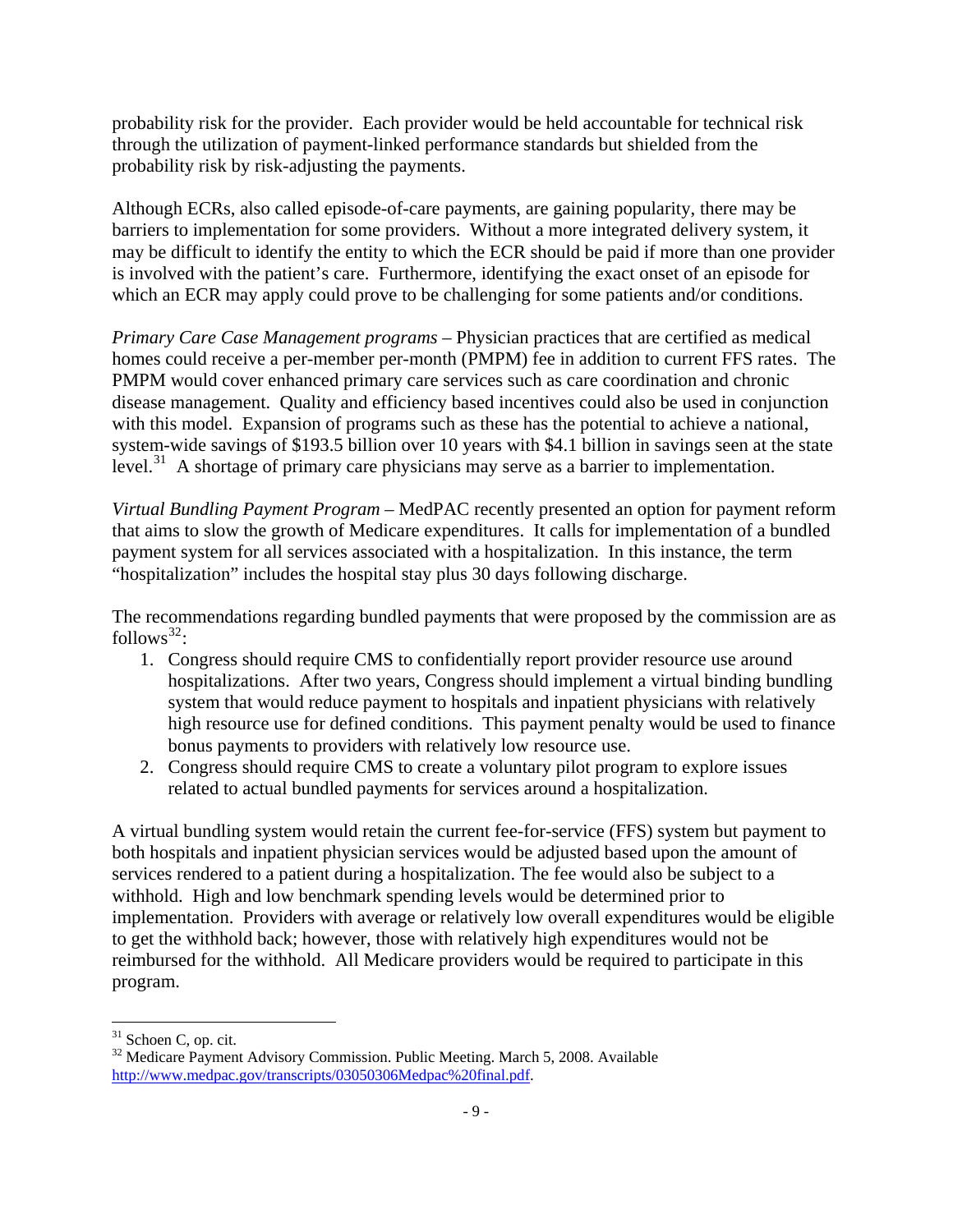The first draft recommendation was proposed with the rationale that providers might not be aware of the total amount of resources that can be associated with a patient's hospitalization. However, once provided with this information, they may find ways to alter their practice, which could result in more efficient resource coordination. It creates an incentive for both hospitals and physicians to be accountable for spending across a patient's episode. Additionally, this concept could be combined with a pay-for-performance program to hold providers accountable for quality.

The second draft recommendation addresses the issue that not all providers may be prepared to implement an actual bundled payment system. Participation in the 'actual bundled payment' pilot program would be completely voluntary. As opposed to the virtual bundling system, an actual bundling payment system would replace the current FFS system with an episode-of-care payment structure.

*Gain sharing* – In this context, gain sharing is referred to as the ability for physicians to share savings that result from the efficient use of services and reductions in medical errors. This concept raises the concern that these arrangements could potentially have negative impacts on quality of care. Accordingly, there are several federal restrictions on gain sharing arrangements including federal antikickback statutes and the Stark Laws. However, following a successful CMS demonstration using gain sharing as a means to reduce spending for cardiovascular care, the Office of the Inspector General issued several advisory opinions allowing gain sharing arrangement for specific services at selected hospitals. Furthermore, MedPAC recommended in 2005 that "Congress should grant the authority to allow gain sharing arrangements between physicians and hospitals and to regulate those arrangements to protect the quality of care and minimize financial incentives that could affect physician referrals."<sup>[33](#page-13-0)</sup> Currently, the only way to pursue gain sharing as a method of reimbursement is to participate in a federally sponsored demonstration project.

*Primary Care Comprehensive Payment* – The current system of encounter-based payments would be replaced with a risk/needs adjusted payment made to primary care providers for comprehensive care of patients. The monthly payment would be sufficient to cover all expenses including salaries that are associated with a physician's group practice (Table 2). It has been suggested that a proportion of such a payment be performance or outcomes based and paid as a bonus for achieving predetermined goals.<sup>[34](#page-13-1)</sup> Under this model, charges from hospitals or specialists would not be covered by the payment and would remain the responsibility of the payer.

1

<span id="page-13-0"></span><sup>&</sup>lt;sup>33</sup> Wilensky GR, Wolter N, Fischer MM. Gain Sharing: A Good Concept Getting a Bad Name? Health Affairs, web exclusive. 2007; 26(1): w58-w67.

<span id="page-13-1"></span><sup>&</sup>lt;sup>34</sup> Goroll AH, Berenson RA, Schoenbaum SC, et. al. Fundamental Reform of Payment for Adult Primary Care: Comprehensive Payment for Comprehensive Care. Journal of General Internal Medicine. 2007; 22(3): 410 – 415.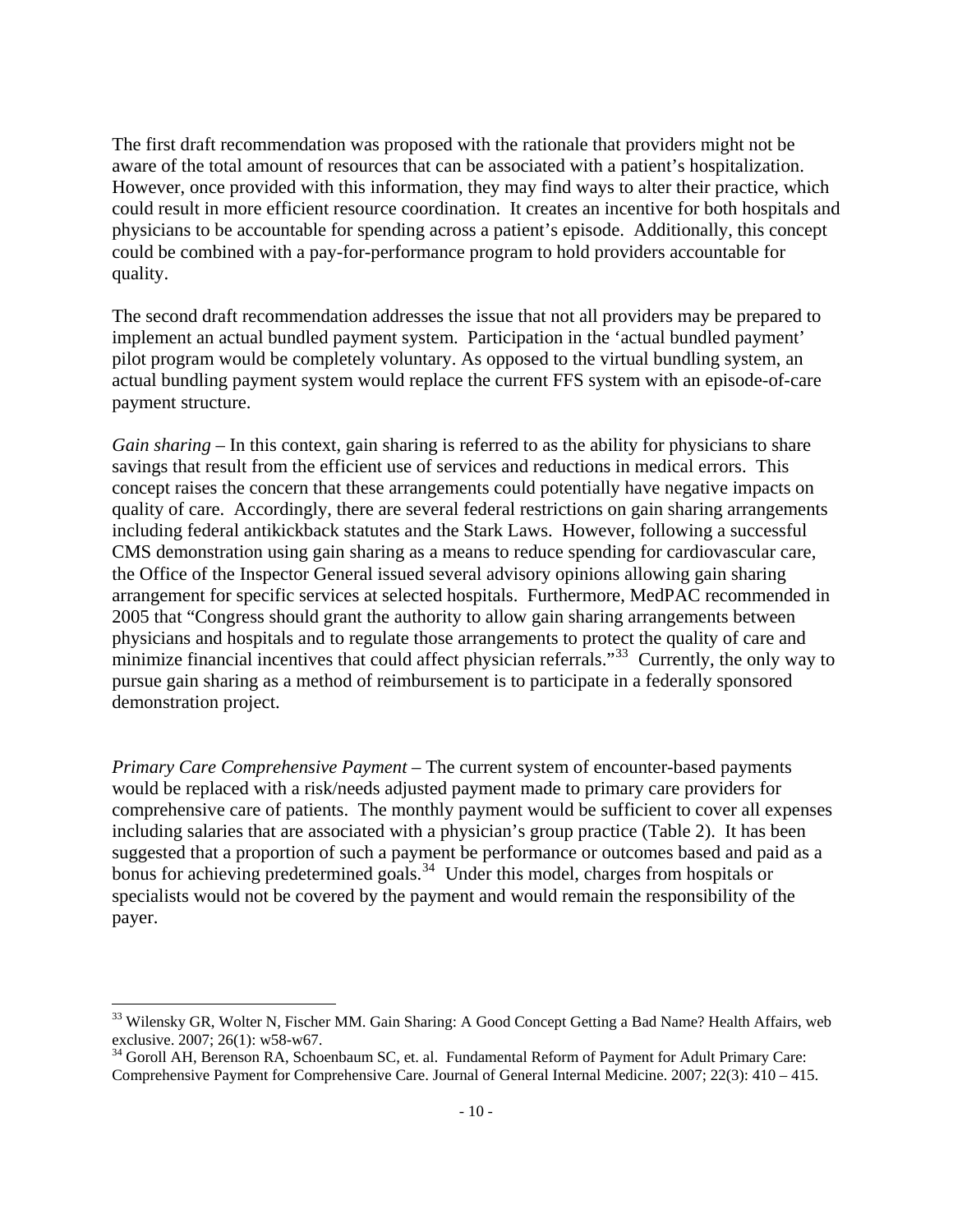### **Table 2: Sample allocation formula for comprehensive payment system\***

## **Formula for comprehensive payment for adult primary care**

- 25% Physician reimbursement: PCP reimbursement (all care) before bonus and fringe
- 60% Staff, fringe, rent, office expense (assumes hiring of multidisciplinary office team charged with timely delivery of personalized comprehensive care)
	- o Nurse Practitioner: 17%
	- o Nurse: 15%
	- o 0.5 FTE Nutritionist: 6%
	- o 0.5 FTE Social worker: 6%
	- o Receptionist: 10%
	- o Medical assistant: 8%
	- o Rent: 7%
	- o Office expenses: 8%
	- o Insurance: 8%
	- o Physician fringe: 12.5-15%
- 10% Information technology/patient safety/quality monitoring
	- o Purchase/lease/setup of electronic health record and quality monitoring system: 35%
	- o Data manager: 65%
	- 5% Performance bonus for meeting established goals

\*Example assumes an avg. comprehensive payment of \$500/yr/pt, an average panel size of 2,000 patients/full time primary care physician and team, 30% fringe benefit, and gross revenue of \$1M/full time primary care physician and team. Source: Adapted from Goroll AH, Berenson RA, Schoenbaum SC, et. al. Fundamental Reform of Payment for Adult Primary Care: Comprehensive Payment for Comprehensive Care. Journal of General Internal Medicine. 2007; 22(3): 410 – 415.

## **Pay-for-Performance**

Pay-for-performance (P4P) is a method of reimbursing providers based on the achievement of pre-determined measures of quality. Quality can be outcome-based and measured in terms of benchmarking, or quality can be process-based and measured in terms of improvement.<sup>[35](#page-14-0)</sup> Implementation of P4P programs can help to counteract some aspects of our current payment system that do not promote quality improvement.<sup>[36](#page-14-1)</sup> There is a growing interest in these programs due to variation in quality across providers, difficulty within the current payment system to reward high-quality, cost-effective care, and the lack of incentive within the current system to encourage providing services with long-term health or cost savings payoff.<sup>[37](#page-14-2)</sup> It has also been cited that consumer choice alone does not provide sufficient incentive for providers to improve their quality of care.<sup>[38](#page-14-3)</sup> Moreover, it has not been shown that consumers consistently use available information on quality to aid in their healthcare decision-making.

P4P programs can include non-financial as well as financial incentives. Non-financial incentives include but are not limited to performance profiling and referral, public recognition, and technical assistance. Since this report is aimed at provider reimbursement, this section will focus more on financial P4P incentives

<span id="page-14-0"></span><sup>&</sup>lt;sup>35</sup> Llanos K, Rothstein J, Dyer MB, et. al. Pay-for-Performance in Medicaid: A Guide for States. Center for Healthcare Strategies, Inc. March 2007.

<span id="page-14-1"></span><sup>&</sup>lt;sup>36</sup> Schoen C, op. cit.

<span id="page-14-2"></span><sup>&</sup>lt;sup>37</sup> Nichols LM, op. cit.

<span id="page-14-3"></span><sup>&</sup>lt;sup>38</sup> Rosenthal MB, Fernandopulle R, Song HR, et. al. Paying For Quality: Providers' Incentives For Quality Improvement. Health Affairs. 2004; 23(2): 127-141.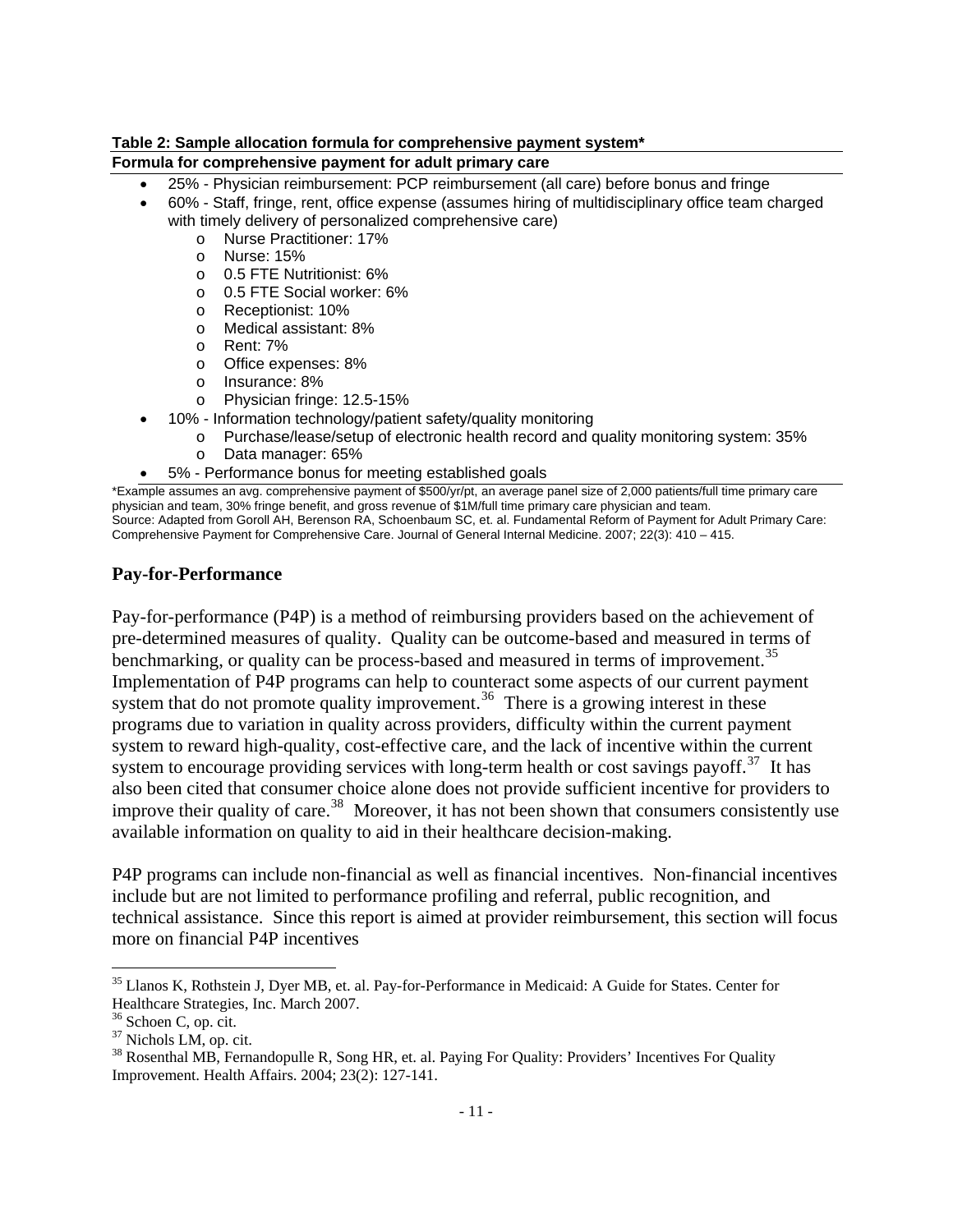The most common form of P4P financial incentive is the bonus payment. Bonus payments are monetary sums paid to providers in addition to the usual fee associated with a service if the provider reaches certain quality goals. There are various types of bonus payments as well as a few additional methods of financial incentives used in P4P systems (Table 3).

|                                                                          | <b>Table 3. Examples of Financial Incentives Models</b>                                                                                                                                                                                                                                                                                                     |
|--------------------------------------------------------------------------|-------------------------------------------------------------------------------------------------------------------------------------------------------------------------------------------------------------------------------------------------------------------------------------------------------------------------------------------------------------|
| <b>Financial Reward</b>                                                  | <b>Example</b>                                                                                                                                                                                                                                                                                                                                              |
| Pay-for-<br>participation                                                | The primary care provider (PCP) is reimbursed for time spent at quality<br>improvement workgroup meetings focused on women's health or time spent<br>attending meetings to review performance profiling information and<br>developing quality improvement action plans.                                                                                     |
| Pay-for-process                                                          | The PCP receives an automatic payment of \$10 every time one of the PCP's<br>age-appropriate, female, adult patients receives a biannual mammogram.                                                                                                                                                                                                         |
| <b>Quality grant</b>                                                     | The PCP may apply for a grant to implement a patient registry system to<br>facilitate tracking of patients in need of a routine mammogram.                                                                                                                                                                                                                  |
| <b>Bonus for</b><br>achievement of a<br>predetermined<br>threshold       | The PCP receives a bonus payment if 80 percent or more of age-appropriate,<br>female, adult patients received a mammogram in the past two years.                                                                                                                                                                                                            |
| <b>Tiered bonus for</b><br>achievement of<br>predetermined<br>thresholds | The PCP receives a bonus payment if 80 percent or more of age-appropriate,<br>female, adult patients received a mammogram in the past two years. The<br>PCP receives a larger payment if more than 90 percent did so.                                                                                                                                       |
| <b>Tiered bonus</b><br>based on<br>comparative<br>ranking                | The PCP receives a bonus payment if ranked in the top 50 percent of PCPs<br>for delivery of mammograms to age-appropriate, female, adult patients in the<br>past two years. A larger payment is received if ranked in the top 25 percent<br>of PCPs.                                                                                                        |
| <b>Bonus for</b><br>demonstration of<br>improvement                      | The PCP receives a bonus payment if the PCP demonstrates a statistically<br>significant increase in the percent of age-appropriate, female, adult patients<br>receiving a mammogram in the past two years. PCPs with rates over 90<br>percent also receive the bonus since further improvement above 90 percent<br>might be extremely difficult to achieve. |
| Performance-<br>based fee<br>schedule                                    | The PCP is paid 105 percent of the usual fee schedule if strong performance<br>on several performance metrics distinguishes the PCP from other PCPs.                                                                                                                                                                                                        |
| <b>Compensation at-</b><br>risk                                          | The PCP forfeits a fee schedule increase unless the PCP achieves the<br>statewide mean on several identified performance metrics.                                                                                                                                                                                                                           |

Source: Llanos K, Rothstein J, Dyer MB, et. al. Pay-for-Performance in Medicaid: A Guide for States. Center for Healthcare Strategies, Inc. March 2007.

It has been shown that hospitals can gain up to 15% in additional revenue from the successful implementation of P4P programs, and it has not been demonstrated that these programs put hospitals at a large financial risk.<sup>[39](#page-15-0)</sup> This may, however, be dependent upon how the program is

<span id="page-15-0"></span> $\overline{a}$ 39 Ibid.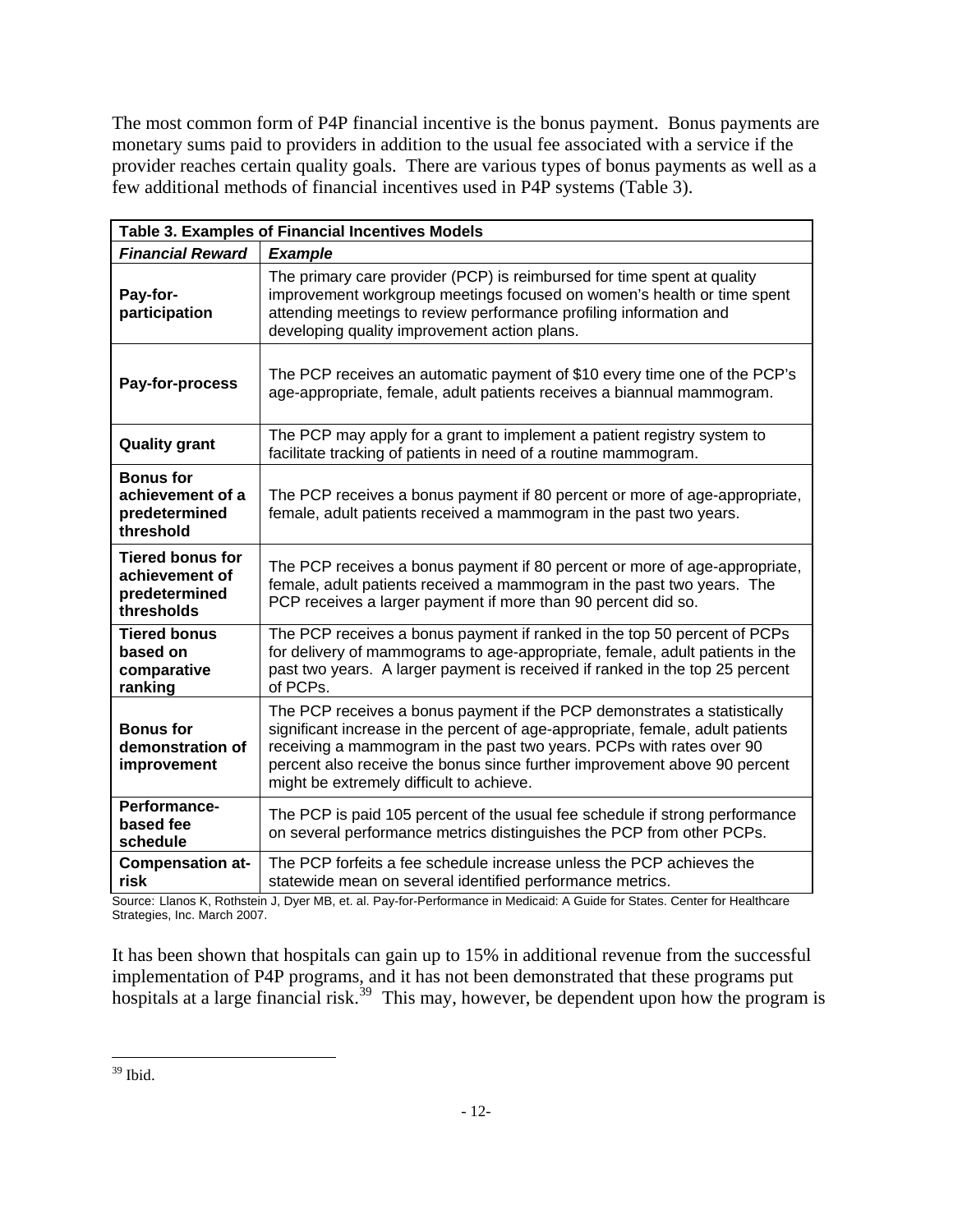designed. Generally speaking, public P4P initiatives tend to be budget neutral while programs in the commercial sector are not. For example, some private payers, such as BCBS of Michigan, make use of the bonus payment without an explicit source of funding such as a withhold.<sup>[40](#page-16-0)</sup> Whereas, the national CMS demonstration project funded payment by reducing the yearly total base payments for all hospitals in the PPS by an amount equal to the total projected bonus payments.[41](#page-16-1) States have used additional methods of funding bonus payments including budgeting specific pools of dollars; funding "challenge pools" where unearned bonus monies or unearned withheld capitation payments are paid out to those who excel; reallocating monies collected as penalties; linking rate increases to physicians meeting certain standards; and withholding a portion of an organization's capitation payment and paying it back later contingent upon performance. $42$ 

The private sector has more experience with P4P programs; however, several pilot projects have taken place at the state level for both Medicaid and Medicare. Preliminary data for a national Medicare P4P demonstration has recently been published. The following section describes selected national, state, and commercial P4P efforts.

*CMS/Premier Hospital Quality Incentive Demonstration* – The Centers for Medicaid and Medicare Services/Premier Hospital Quality Incentive Demonstration (HQID) project is a collaborative P4P effort consisting of over 250 hospitals around the United States.<sup>[43](#page-16-3)</sup> The explicit goal of this project is to determine if "economic incentives are effective at improving the quality of inpatient care."[44](#page-16-4) Between October 2003 and June 2007, hospitals were measured on their attainment of composite quality scores  $(CQS)$  for several clinical conditions.<sup>[45](#page-16-5),[46](#page-16-6)</sup> Bonus payments were paid to each hospital based on one of three types of performance $47$ :

• Top performance: Relative to other hospital performance, hospitals that attained or exceeded the 90th percentile CQS for a given clinical area received a 2% bonus on Medicare payments for discharges in that clinical area.

• Absolute performance: Hospitals that attained or exceeded an absolute level of performance in any clinical area independent of other hospital performance received a 1% bonus on Medicare payments for discharges in that clinical area. The absolute level of performance was defined as the 75th percentile among all hospitals during the two years prior to payment.

1

 $40$  Ibid.

<span id="page-16-1"></span><span id="page-16-0"></span><sup>&</sup>lt;sup>41</sup> Schoen C, op. cit.

<span id="page-16-2"></span><sup>42</sup> Llanos K, op. cit.

<span id="page-16-3"></span><sup>&</sup>lt;sup>43</sup> Premier, Inc. Hospital quality improving, cost, mortality rate trends declining for participants in Medicare Payfor-Performance Project. January 31, 2008. Available: http://www.premierinc.com/about/news/08-jan/performancepays-2.jsp.

<span id="page-16-4"></span> $^{44}$  Lindenauer PK, et al. Public reporting and Pay for Performance in Hospital Quality Improvement. New England Journal of Medicine. 2007; 365(5): 486-491.

<span id="page-16-5"></span><sup>45</sup> Premier, Inc., op. cit.

<span id="page-16-6"></span><sup>&</sup>lt;sup>46</sup> Schoen C., op. cit.

<span id="page-16-7"></span> $^{47}$  Ibid.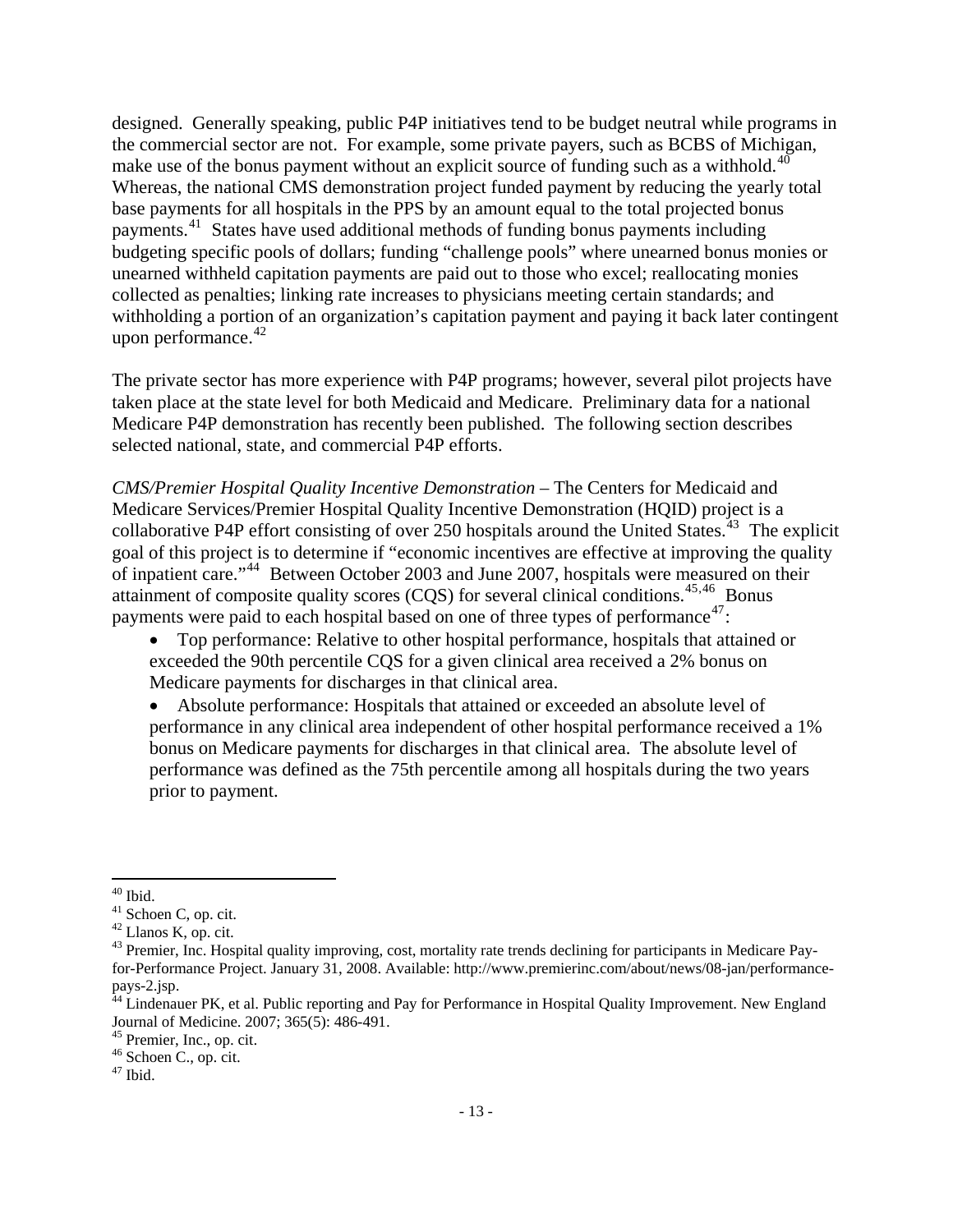• Performance improvement: Hospitals that show an improvement in any clinical area as determined by a ratio of the payment year's CQS to the previous two years CQS received a 1% bonus on Medicare payments for discharges in that clinical area.

Bonuses averaged \$71,960 per year; however, these payments were partially offset by financial penalties incurred by hospitals with low performance. At the culmination of the demonstration, those hospitals in the lowest two deciles for a given clinical area were penalized  $1 - 2\%$  of their Medicare payments for discharges in that clinical area.<sup>[48](#page-17-0)</sup>

The hospitals participating in the P4P program as well as the control hospitals that did not implement a P4P system showed improvement in each of the measured areas of quality. However, hospitals with the P4P program showed significantly greater improvement when compared to the control hospitals in  $\frac{1}{2}$  out of 10 individual measures.<sup>[49](#page-17-1)</sup> On average, the median hospital cost per patient in the P4P hospitals declined by over \$1,000 during the span of the demonstration, and the median mortality rate decreased by  $1.87\%$ .<sup>[50](#page-17-2)</sup>

It is estimated that an expansion of this project to all acute care hospitals that are paid under the Medicare PPS would result in an estimated net savings of \$34.0 billion over 10 years. The impact to state and local governments would be a savings of \$0.8 billion over 10 years.<sup>[51](#page-17-3)</sup> The estimated savings is predominately due to an expected decrease in readmissions for Medicare beneficiaries. It should be noted that these estimates are only based on P4P programs for inpatient services. If the program was expanded to all providers and all services, additional savings could be achieved.

*SoonerCare Choice* – SoonerCare Choice is a PCCM in Oklahoma that provides health care for low-income, Medicaid-eligible, pregnant women; children; and the SSI-eligible population. Its P4P program provides bonus payments, averaging approximately \$2,800 per provider, to physicians for completing early periodic screening, diagnostic, and treatment requirements for children. Since program implementation in 1997, the state has seen its EPSDT rates improve by over 20%. The state funds its program by designating \$1 million per year for bonus payments.<sup>[52](#page-17-4)</sup>

*Access Plus* – Access Plus is an enhanced primary care case management (PCCM) program in Pennsylvania that is based on a medical-home model of complex case management for children and adults. The state contracts with case management vendors for several different chronic conditions. In addition to providing incentive for achieving improvement in clinical outcomes, the P4P program embedded in this system is structured to provide incentive for physician offices to actively collaborate with the case management vendor. (Table 4).

1

<sup>&</sup>lt;sup>48</sup> Lindenauer PK, op. cit.

<span id="page-17-0"></span> $49$  Ibid.

<span id="page-17-2"></span><span id="page-17-1"></span><sup>&</sup>lt;sup>50</sup> Premier, Inc., op. cit.

<span id="page-17-3"></span><sup>51</sup> Schoen C., op. cit.

<span id="page-17-4"></span><sup>52</sup> Llanos K, op. cit.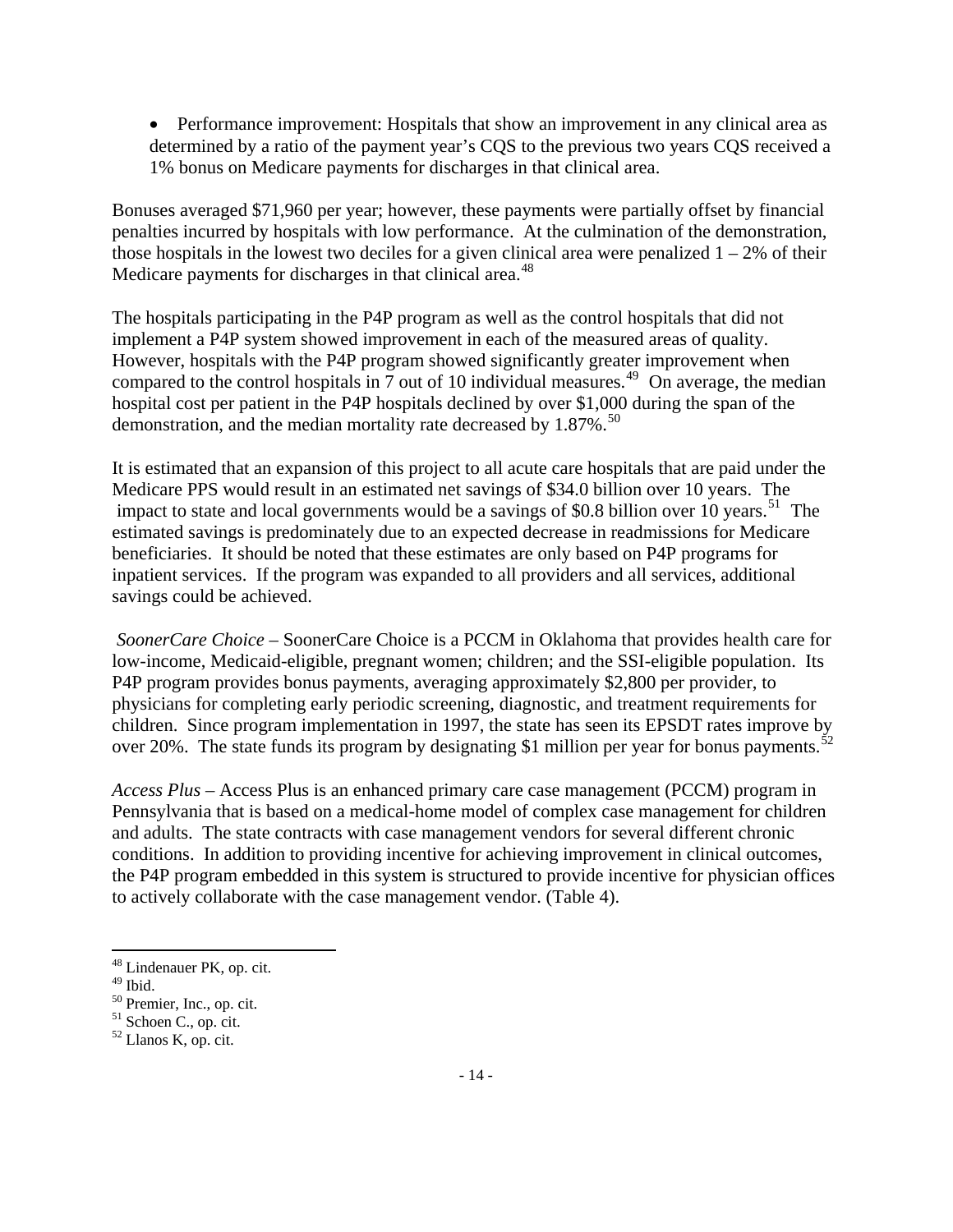| Metric eligible for payment                                                                                                                                                                                           | <b>Amount</b> | Practice is paid for:                                                                                                     | <b>Eligibility</b>                       |
|-----------------------------------------------------------------------------------------------------------------------------------------------------------------------------------------------------------------------|---------------|---------------------------------------------------------------------------------------------------------------------------|------------------------------------------|
| Supports ACCESS Plus program as<br>outlined in the pay for performance<br>program enrollment form including<br>completing the physician survey and<br>communicating support of the program<br>to ACCESS Plus patients | \$200         | activities outlined in the pay<br>for performance program<br>"Initial Participation Enrollment<br>Form"                   | PCP <sub>s</sub><br>dentists,<br>OB/GYNs |
| Provider (or member of practice staff)<br>completes smoking cessation counselor<br>registration with Department of Health                                                                                             | \$200         | provider/practice registration<br>as a smoking cessation<br>counselor, one time payment                                   | <b>PCPs</b>                              |
| Completes and returns Chronic Care<br>Assessment Tool (CCAT) for high risk<br>asthma, CAD, CHF, COPD and diabetes<br>patients                                                                                         | \$40          | each form completed for<br>eligible patients, as requested,<br>up to twice a year/patient                                 | <b>PCP</b>                               |
| Contacts and encourages participation<br>of ACCESS Plus patients listed on<br>mailed "patient roster/action items"<br>document                                                                                        | \$40          | each patient contacted, as<br>requested, on mailed "patient<br>roster/action items" document                              | <b>PCPs</b>                              |
| ACCESS Plus disease management<br>program patient enrollment support                                                                                                                                                  | \$30          | complete demographic<br>information received for each<br>patient, as requested in mailed<br>"patient roster/action items" | <b>PCP</b>                               |
| Electronic submission of a Chronic Care<br>Assessment Tool (CCAT)                                                                                                                                                     | \$2           | each unduplicated eligible<br>patient for whom an electronic<br>CCAT is submitted per year                                | <b>PCP</b>                               |

**Table 4. Sample P4P Payment Opportunities in Access Plus Program** 

Source: PA Access Plus. Pay For Performance Summary of Payment Opportunities. Available: http://www.accessplus.org/downloads/P4P/P4P\_SummaryPaymentOpportunities.pdf

*Excellus/Rochester Individual Practice Association* – The Excellus/Rochester Individual Practice Association (RIPA) Rewarding Results Initiative is a collaboration between a health plan, Excellus, and a physician group, RIPA. Excellus provides shared savings programs that give financial contributions to the RIPA Value of Care plan, a P4P program. RIPA contributes approximately 10% of its total capitation from Excellus to the P4P program. Value of Care then redistributes these funds to RIPA physicians based on performance and shared savings. The average return for a RIPA primary care provider ranges between \$4,000 and \$12,000 dollars. The Excellus/RIPA program was the first rewarding results initiative, a national grant-awarding program to help purchasers and health plans align incentives for high quality healthcare, to realize a positive return on investment (Table 5). $53$ 

<span id="page-18-0"></span> $\overline{a}$  $53$  Ibid.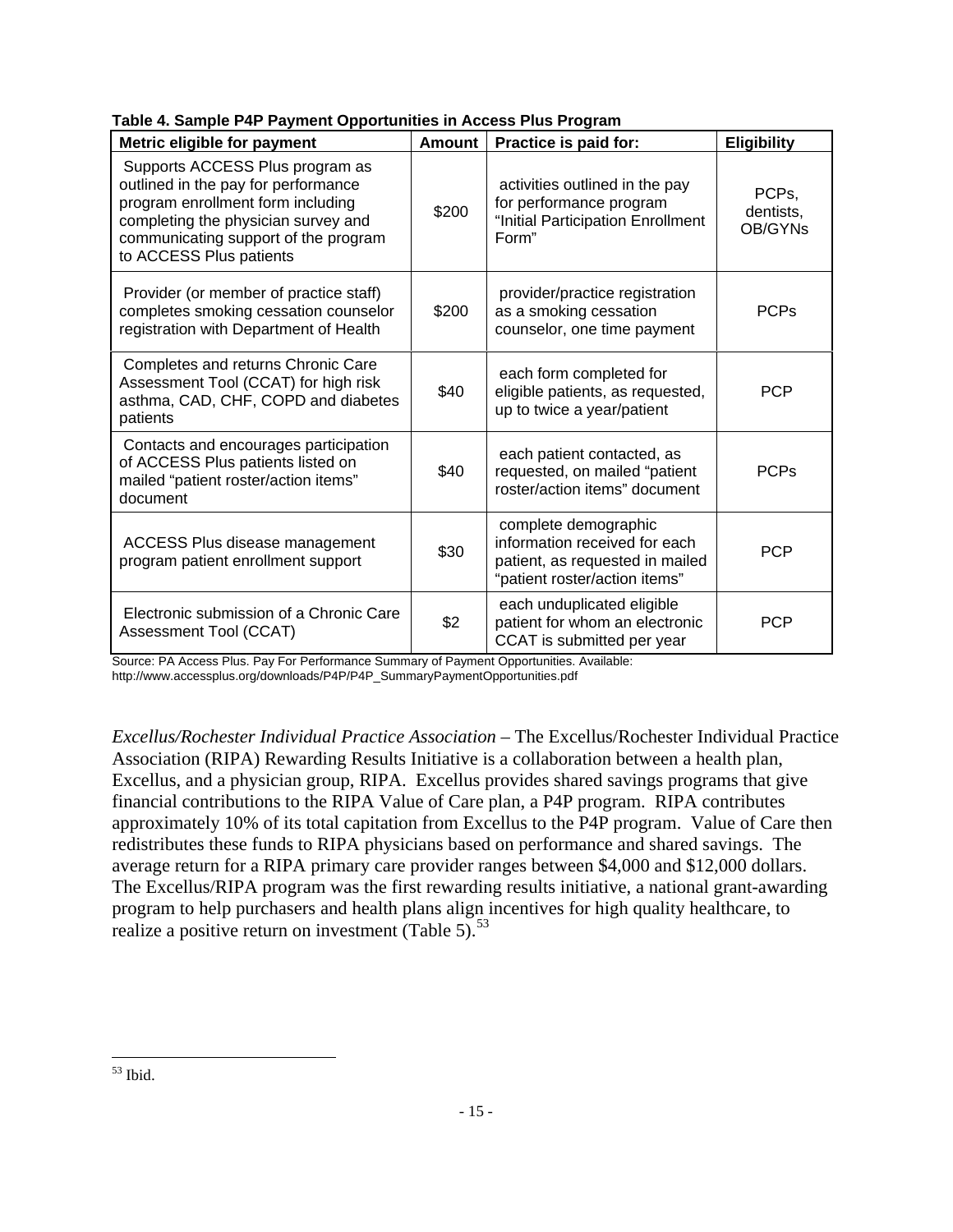### **Table 5. Excellus/RIPA Return On Investment Calculations – Diabetes and Coronary Artery Disease**

|                   | 2003           | 2004           |
|-------------------|----------------|----------------|
| Expenses:         | \$1.15 million | \$1.15 million |
| Savings on trend: | \$1.90 million | \$5.80 million |
| <b>ROI:</b>       | 1.6:1          | 5.0:1          |

Source: Llanos K, Rothstein J, Dyer MB, et. al. Pay-for-Performance in Medicaid: A Guide for States. Center for Healthcare Strategies, Inc. March 2007.

*Integrated Healthcare Association* – The Integrated Healthcare Association (IHA) P4P project is a collaborative that includes 7 California health plans, 225 physician organizations, and over 35,000 physicians. The participating health plans have developed a uniform performance measure set that covers clinical quality, patient satisfaction, and investment in information technology. Since its implementation, the health plans have seen a 40% increase in patient visits and reduced hospitalizations. Furthermore, between 2003 and 2005, the mean medical group performance for breast cancer screening increased by 4%, cervical cancer screening increased by 6.9%, and HbA1c screening for diabetics increased 7.6%.<sup>[54](#page-19-0)</sup>

*Bridges To Excellence* – Bridges to Excellence (BTE) is an employer-driven P4P program that is targeted toward providers in program eligible specialties that include primary care, endocrinology, cardiology, neurology, orthopedics, and neurosurgery. It is composed of 4 sub-programs<sup>[55](#page-19-1)</sup>:

- Physician Office Link: Rewards physician office sites based on implementation of specific processes intended to reduce errors and increase quality.
- Diabetes Care Link: Rewards providers based on 3-year performance in diabetes care.
- Cardiac Care Link: Rewards providers based on 3-year performance in cardiac care.
- Spine Care Link: Rewards providers based on 3-year performance in spine care.

BTE bonuses are paid directly to physicians, not to the group or practice that achieves the recognition. BTE has a suggested reward structure (Table 6); however, it is up to the individual health plan administering the program to determine the actual reward amounts.<sup>[56](#page-19-2)</sup> In January 2008, BTE launched its medical home program whereby physicians can receive a bonus in addition to other program incentive payments if they can demonstrate that they have adopted systems of care that are consistent with the medical home model.<sup>[57](#page-19-3)</sup>

<span id="page-19-0"></span><sup>54</sup> Ibid.

<span id="page-19-1"></span><sup>&</sup>lt;sup>55</sup> Bridges to Excellence. BTE Reward Administration Guidelines. 2007. Available:

http://www.bridgestoexcellence.org/Documents/BTE%20Reward%20Administration%20Toolkit\_122707.pdf. 56 Ibid.

<span id="page-19-3"></span><span id="page-19-2"></span><sup>&</sup>lt;sup>57</sup> Bridges to Excellence. Bridges to Excellence Launches Medical Home Program. Available: <http://www.bridgestoexcellence.org/Content/ContentDisplay.aspx?ContentID=119>.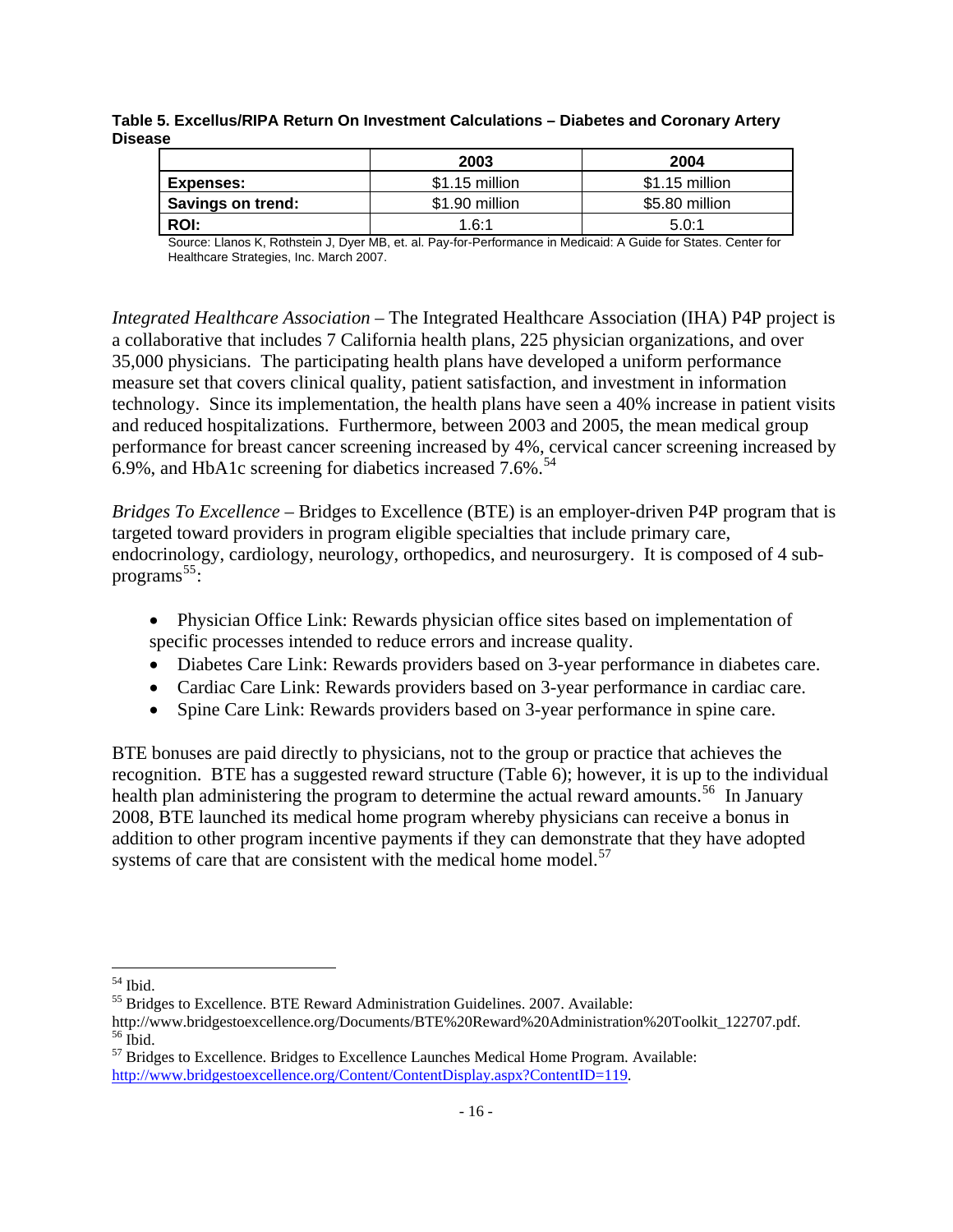Several states have already, or are in the process of, implementing P4P initiatives as part of a larger statewide healthcare reform package. These programs are discussed in further detail in the 'State Initiatives in Provider Reimbursement' section of this paper.

| apio oi BTE Ouggootoa i Toviaoi Ttomara Otraotaro           |            |               |                  |  |  |
|-------------------------------------------------------------|------------|---------------|------------------|--|--|
| <b>Level of PRO Recognition (per</b><br>patient per year)   | Level I    | Level II      | <b>Level III</b> |  |  |
| Physician Office Link                                       | \$15       | \$30          | \$50             |  |  |
| Diabetes Care Link (in POL regions /<br>in non-POL regions) | \$80/\$100 | \$160 / \$200 | N/A              |  |  |
| Cardiac Care Link (in POL regions /<br>in non-POL regions)  | \$80/\$100 | \$160 / \$200 | N/A              |  |  |
| Spine Care Link                                             | N/A        | \$50          | N/A              |  |  |

|  |  | Table 6. BTE Suggested Provider Reward Structure |  |  |  |
|--|--|--------------------------------------------------|--|--|--|
|--|--|--------------------------------------------------|--|--|--|

Source: Bridges to Excellence. BTE Reward Administration Guidelines. 2007. Available:

http://www.bridgestoexcellence.org/Documents/BTE%20Reward%20Administration%20Toolkit\_122707.pdf.

*Concerns and Limitations of P4P programs* – There are several limitations that must be addressed when considering P4P implementation. Quality outcomes measures must be further defined and unified across a number of initiatives in order to provide validity to their use as well as simplifying reporting strategies.<sup>[58](#page-20-0)</sup> Encouraging insurers to use the same quality measures would unify the system and simplify the reporting process for providers. Measurement systems that focus on individual providers rather than the larger system risk reinforcing the fragmentation and lack of coordination already inherent within our healthcare system.<sup>[59](#page-20-1),[60](#page-20-2)</sup> There is a need for experimental system-wide P4P payment systems that include both hospitals and physicians.

It has also not been overwhelmingly documented that improvement in selected quality measures leads to better clinical outcomes. However, given that many P4P programs are process-oriented and encourage increased utilization of preventive procedures, these data may not be available for many years post-implementation. An additional area of uncertainty lies in the bonus payment itself. In many cases it is unknown whether the potential bonuses will be sufficient to compensate for the collection of data or to motivate change in the way providers care for patients.<sup>[61](#page-20-3)</sup>

P4P programs also run the risk of becoming a significant burden for smaller hospitals. Small and/or rural hospitals may require different sets of quality measures in order for system-wide P4P programs to be equitable.<sup>[62](#page-20-4)</sup> Also, if providers must attend to a number of tasks with a limited amount of resources, they may focus on the tasks that are explicitly rewarded to the detriment of those that are not. $63$ 

<span id="page-20-0"></span><sup>58</sup> Nichols LM, op. cit.

<span id="page-20-1"></span><sup>59</sup> Fisher ES. Paying for Performance – Risks and Recommendations. New England Journal of Medicine. 2006; 355(8): 1845-1847.

<span id="page-20-2"></span><sup>60</sup> Rosenthal MB, op. cit.

<span id="page-20-3"></span> $<sup>61</sup>$  Fisher ES, op. cit.</sup>

<span id="page-20-4"></span> $62$  Nichols LM, op. cit.

<span id="page-20-5"></span><sup>63</sup> Rosenthal MB, op. cit.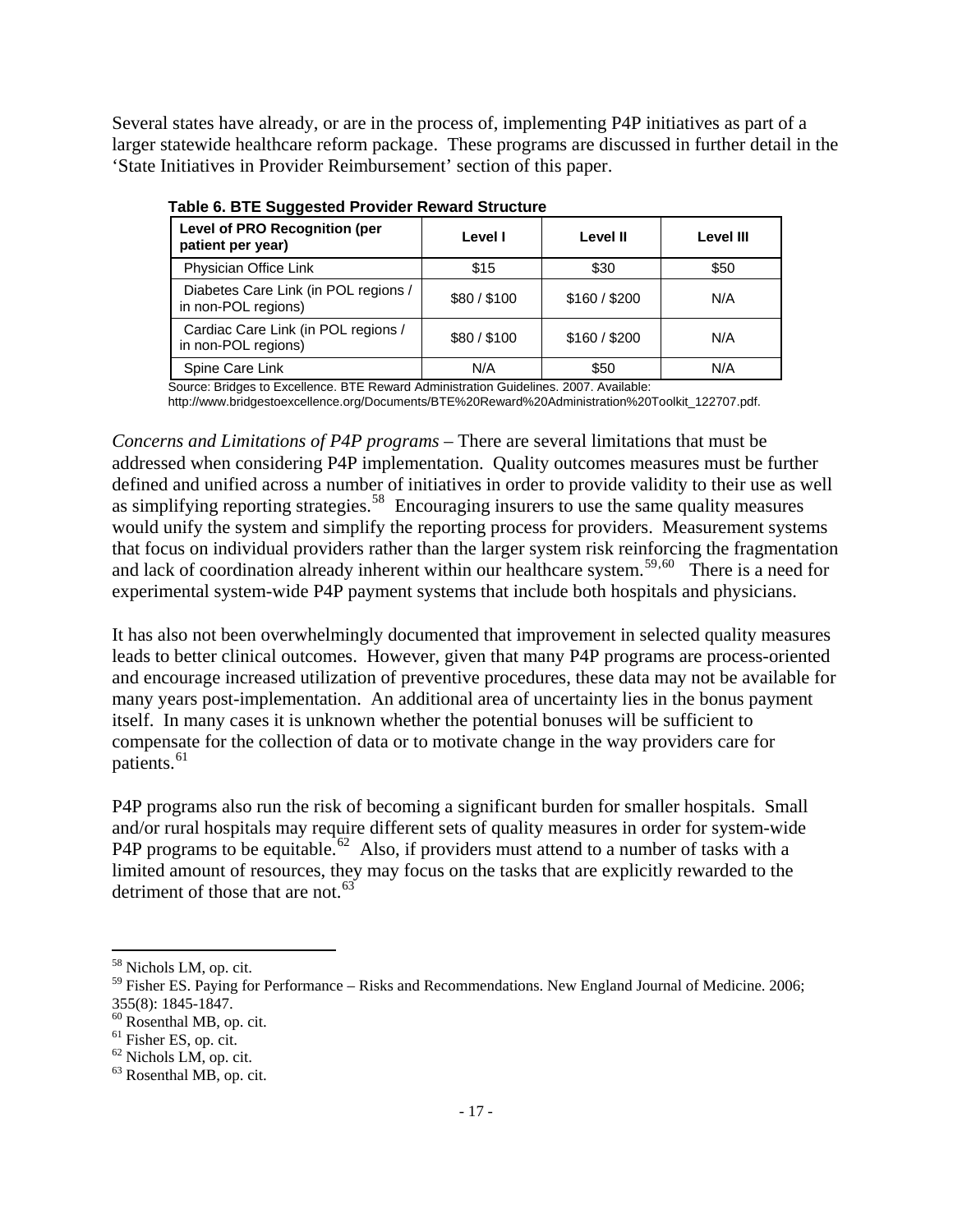Academic centers and teaching hospitals may be at a disadvantage since physicians at these institutions spend time teaching medical students and residents. $\frac{64}{9}$  $\frac{64}{9}$  $\frac{64}{9}$  Depending on how the quality measures are defined, time spent teaching could falsely give the appearance that such institutions are less efficient. P4P initiatives must also avoid penalizing hospitals in locations where there may only be one service provider. Using an absolute level of performance as opposed to performance improvement to measure quality may unintentionally penalize hospitals that have fewer resources and poorer performance at baseline.<sup>[65](#page-21-1)</sup> Lastly, if physicians are not convinced that appropriate risk adjustment is being performed, they may avoid treating sick or challenging patients in order to achieve high quality scores.<sup>[66](#page-21-2)</sup> It should be noted, however, that the Institute of Medicine has recognized all of these limitations, but still recommends moving forward with implementation of P4P programs as a strategy for improving the quality of care.<sup>[67](#page-21-3)</sup>

### **State initiatives in provider reimbursement**

*Minnesota* – The Minnesota Health Care Transformation Task Force has created a payment reform strategy that would separate healthcare facilities and payment associated with each into three levels. Level 1 explicitly ties payment to quality of care outcome measures. Level 2 establishes care management payments to providers who have demonstrated that they have the necessary infrastructure to provide coordinated patient care and act as a medical home. It has not been determined if the providers in level 1 and 2 will receive payment based on FFS or an episode-of-care system, however, the recommendations call for payers and providers to establish "baskets" of care. Reimbursement based on baskets of services would move the system away from FFS and towards an episode-of-care structure. Level 3 creates a system wherein the providers are accountable for the total cost of care through a capitation payment structure. Providers in level 3 will submit bids to insurance plans for the total cost of care for a standard benefit set for a given population. The provider will then responsible for providing all care for that population, as outlined in the benefit set, for the price negotiated with the insurance plan.

Payment in all levels will also be tied to quality outcomes, and payment for levels 2 and 3 will be risk-adjusted. Additionally, it is recommended that payment levels for primary care, care management, and other cognitive services be increased relative to other services in a cost-neutral manner. It is expected that all health care providers will be participating in the level 3 payment structure by 2012 at which time the state will have realized \$4393 million in savings due to this piece of reform.<sup>[68](#page-21-4)</sup>

In addition to the task force reform, the Minnesota Department of Human Services (DHS), acting as a large purchaser, has endeavored in several healthcare reform strategies including P4P. Q-Care is a statewide program that implements quality of care standards and defines a payment structure to reward quality of care as opposed to quantity of services. DHS requires that the

1

<sup>&</sup>lt;sup>64</sup> Nichols LM, op. cit.

<span id="page-21-1"></span><span id="page-21-0"></span> $65$  Ibid.

<span id="page-21-2"></span><sup>&</sup>lt;sup>66</sup> Fisher ES, op. cit.

<span id="page-21-3"></span> $^{67}$  Ibid.

<span id="page-21-4"></span><sup>&</sup>lt;sup>68</sup> Health Care Transformation Task Force. Recommendations Submitted To: Governor Tim Pawlenty and the Minnesota State Legislature. January 2008.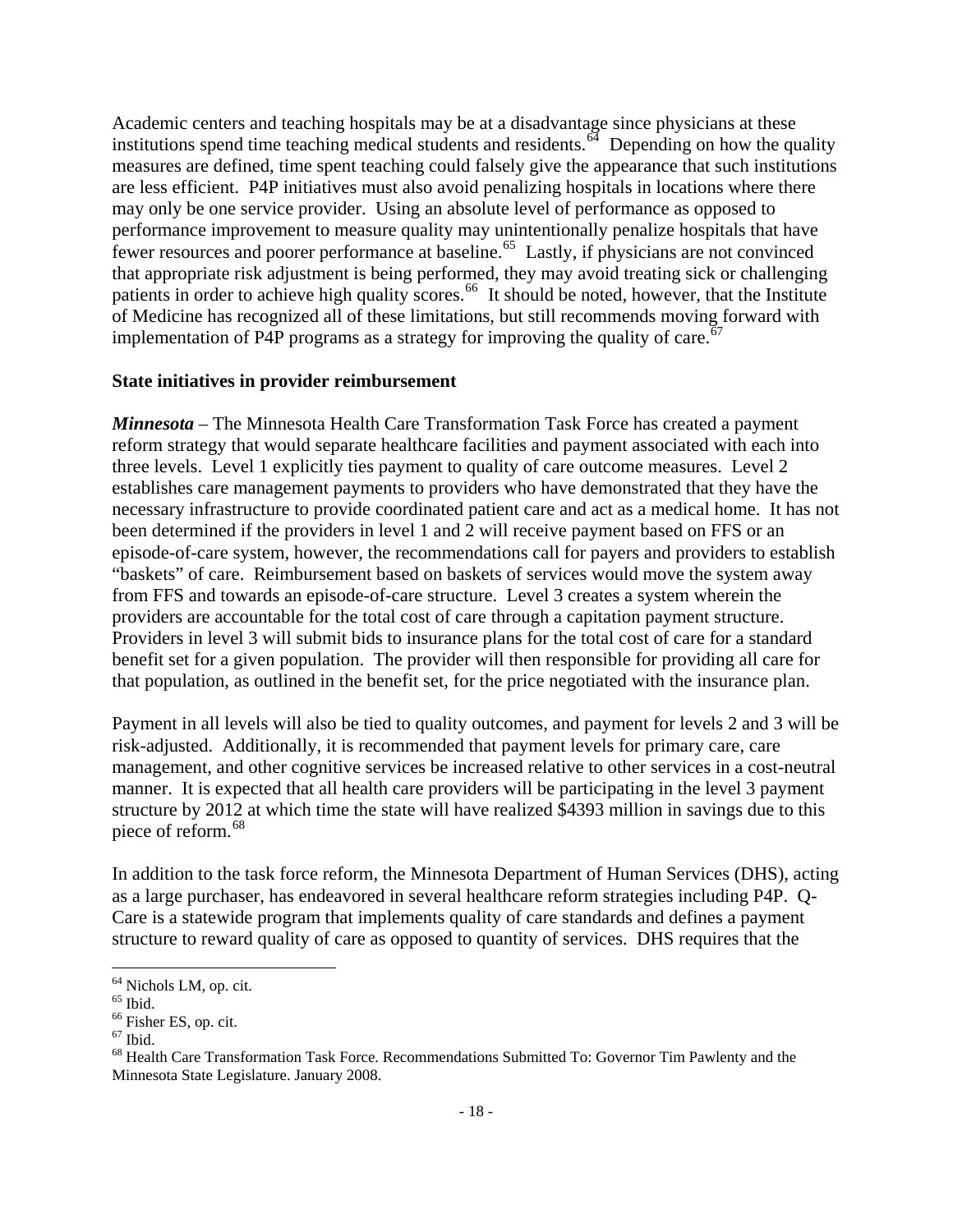MCOs with which they contract adopt and implement quality guidelines as recommended by Q- $Care.$ <sup>[69](#page-22-0)</sup>

The Minnesota DHS and the Minnesota State Employees Group Insurance Program (SEGIP) have implemented the P4P program Bridges to Excellence (BTE). This is the same program that was discussed previously in the P4P section of this report. Currently, the program is only assessing diabetic care management. However, SEGIP estimated that for every dollar it has spent on provider rewards and program administration, it has achieved \$5.60 in savings.<sup>[70](#page-22-1)</sup>

Lastly, the Minnesota DHS is seeking to create medical homes for all patients covered by public health care programs. Within each medical home, primary care providers will receive a care coordination payment of \$50 per member per month to coordinate the care of chronically ill patients within the DHS FFS program. Over time, this payment will be adjusted to reflect the complexity of the patient's illness and healthcare needs. A P4P program will also be incorporated into this system. $^{71}$  $^{71}$  $^{71}$ 

*Colorado* – The Colorado Blue Ribbon Commission for Health Care Reform recently recommended to the Colorado state legislature that Colorado restructure its healthcare system to provide a medical home for all its citizens. It recommended reimbursing providers for care coordination and case management, while also paying providers based on their use of care guidelines, quality performance measures, and the use of health information technology. Moreover, it called for increasing Medicaid provider reimbursement to at least 75% of the Medicare reimbursement rates.<sup>[72](#page-22-3)</sup> It should be noted that most of the state healthcare reform plans reviewed, in addition to those mentioned here, include raising Medicaid rates to more closely reflect those paid by Medicare.<sup>[73](#page-22-4)</sup>

The Commission formulated its final recommendations based on the analysis of five healthcare reform proposals submitted by various agencies, including one from the Commission itself. Each plan had varying suggestions for provider reimbursement reform (Table 7). The savings demonstrated by the Solutions for a Healthy Colorado plan are achieved primarily by a large mandatory reduction in hospital payments for the privately insured. This mandate is not included in the other proposals.

<span id="page-22-0"></span><sup>&</sup>lt;sup>69</sup> Minnesota Department of Human Services, Employee Relations, Health, and Commerce. Health Care Payment System Reform in Minnesota. December 14, 2007.

 $70$  Ibid.

<span id="page-22-2"></span><span id="page-22-1"></span> $^{71}$  Ibid.

<span id="page-22-3"></span> $72$  Blue Ribbon Commission for Health Care Reform. Final Report to the Colorado General Assembly. January 31, 2008.

<span id="page-22-4"></span><sup>73</sup> Trinity M, Martinez-Vidal E, Friedenzohn I, et. al. State of the States. Academy Health. January 2008.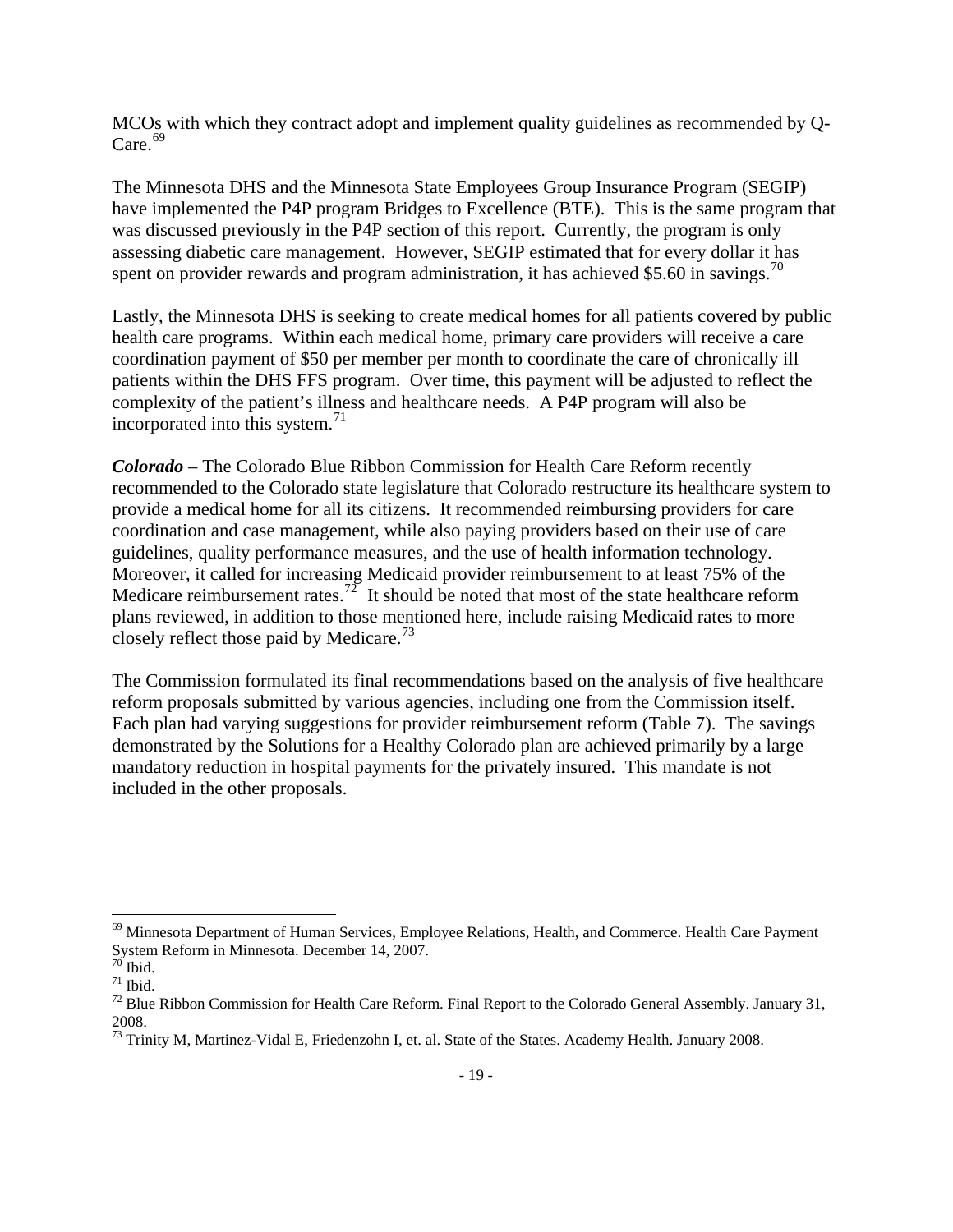| apiv II Jahnnary Jr Jolorado I Totlaor Rombardonioni I To<br><b>Proposal</b> | <b>Key Features</b>                                                                                                                                                                                     | Change in state spending*<br>(billions) |
|------------------------------------------------------------------------------|---------------------------------------------------------------------------------------------------------------------------------------------------------------------------------------------------------|-----------------------------------------|
| Better Health Care for CO                                                    | 1. Medicaid and CHP+ service<br>providers paid at current<br>Medicaid and CHP+ payment<br>levels.<br>2. Payment rates for private<br>insurance would be 130% of<br>Medicare payment levels.             | \$65.0                                  |
| Solutions for a Healthy CO                                                   | 1. Increase payment rates for<br>Medicaid to Medicare payment<br>levels<br>2. Private sector payment levels<br>would vary between 125 and<br>150% of Medicare payment<br>levels based on a P4P program. | (\$558.0)                               |
| A Plan for Covering All<br>Coloradans                                        | 1. Increase payment rates for<br>Medicaid to Medicare payment<br>levels<br>2. Payment for private insurance<br>would be based on current<br>private sector rates.                                       | \$412.0                                 |
| CO Health Services Program                                                   | 1. Single-payer program<br>2. Provider payment levels set to<br>the average level of<br>reimbursement across all payers<br>for health care services.                                                    | \$0.0                                   |
| The Commission Proposal                                                      | 1. Increases Medicaid payment<br>levels to 75% of Medicare<br>payment levels.<br>2. Private sector payment levels<br>based on current private sector<br>rates.                                          | \$137.0                                 |

**Table 7: Summary of Colorado Provider Reimbursement Proposals** 

\*Changes in statewide health spending with regard to provider reimbursement based on reductions in uncompensated care, provider reimbursement levels, and changes in cost-shift.

Source: Blue Ribbon Commission for Health Care Reform. Final Report to the Colorado General Assembly. January 31, 2008.

*Vermont* – The Vermont Health Care Reform Commission recently proposed implementation of an accountable care organization (ACO) pilot program. This complements the work the state has already completed under its Blueprint for Health, which is based around the medical home model. An ACO, as described by Fisher, is a virtual organization composed of local hospitals and the physicians that work within and around them.<sup>[74](#page-23-0)</sup> Fisher proposes using these organizations as the locus of accountability for a community's healthcare system. The ACO would make all data pertaining to cost, resource utilization, and performance publicly available. The community would then be responsible for holding the organization accountable for using its resources in the most efficient and effective manner. This model focuses on the efficiency of the system as a whole as opposed to individual providers. It is thought that this approach may begin to unify the fragmented healthcare system.

<span id="page-23-0"></span><sup>&</sup>lt;sup>74</sup> Fisher EM, Staiger DO, Bynum JPW, et. al. Creating Accountable Care Organizations: The Extended Hospital Medical Staff. [Health Affairs](http://www.healthaffairs.org/), web exclusive. 2007; 26(1): w44-w57.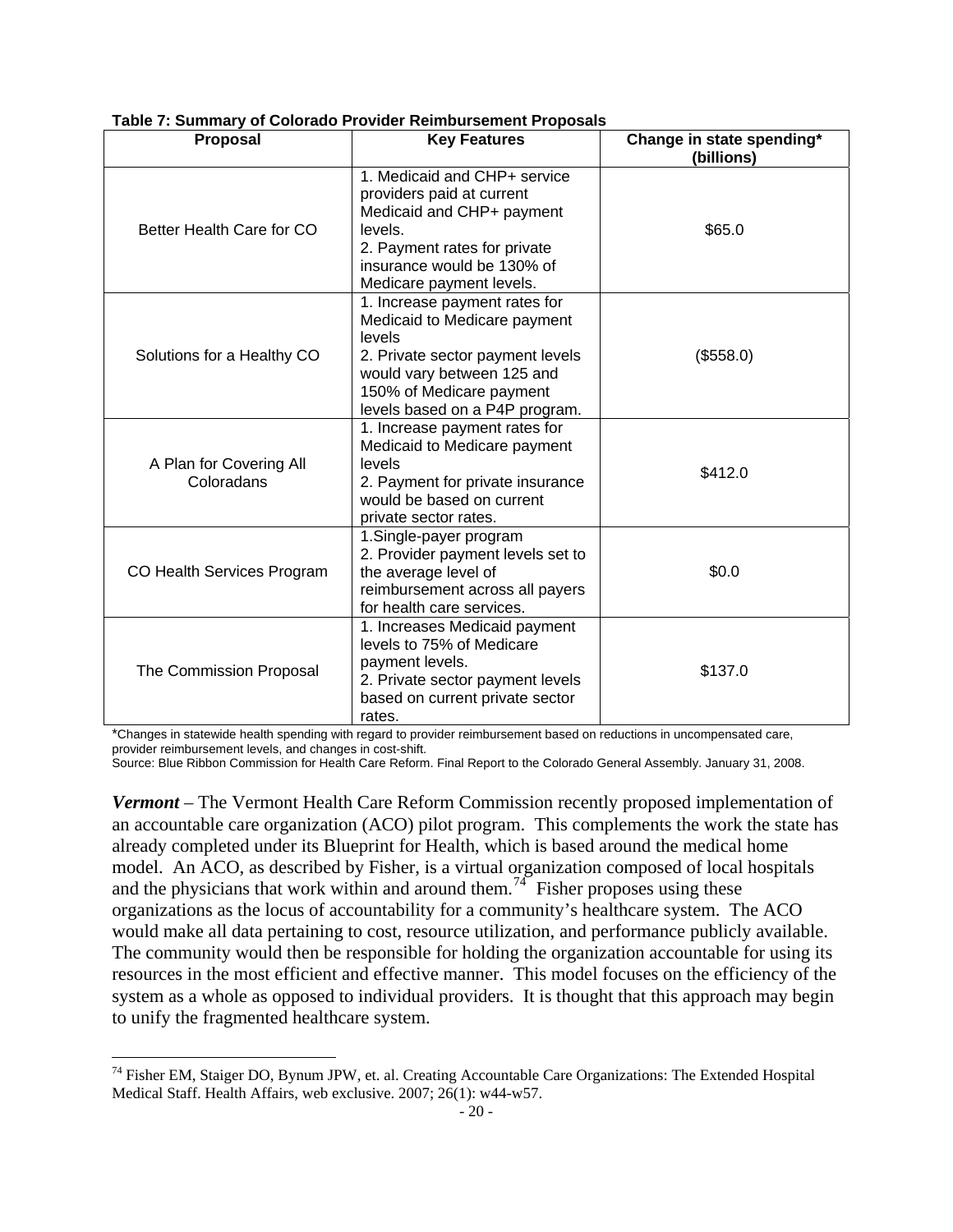Provider reimbursement for the proposed pilot would be paid on a FFS basis using current provider rates; a common fee schedule would not be established. The ACO as a whole would have the opportunity for additional payment if the total actual expenses of the ACO's patient population were less than the predetermined global budget. This budget would be an actuarially based per member per month 'capitation' multiplied by the number of patients within the ACO. If the ACO retained the additional payment, it would have the freedom to choose how it allocated its savings between providers and structural improvements.<sup>[75](#page-24-0)</sup>

## **Conclusion**

 $\overline{a}$ 

The current structure of provider reimbursement, based primarily on a FFS system, does not reward providers for rendering high-quality, efficient care and, often times, provides incentive to over-treat patients. This approach does not produce better health outcomes nor is it sustainable. The primary method of provider reimbursement must migrate towards one that rewards providers for quality and efficiency.

Although many examples of reimbursement reform provided in this paper were aimed at inpatient hospital settings, these same methods could be utilized for primary care or other outpatient venues. In all settings, the payment structure must account for factors contributing to the cost of care, differences in patient populations, and the severity of illness. The framework under which a payment system is devised also determines the amount of risk that will be assumed by both the payer and the provider.

The OHFB has been commissioned with developing a comprehensive healthcare reform plan that supports the use of medical homes as a primary means of care coordination. A large piece of this task is to create a method of provider reimbursement that promotes the goals of the Healthy Oregon Act and the guiding principles of the Medical Home Model. In doing so, the board could consider developing a system that:

- 1. *Rewards providers for health outcomes and improvement in quality of care.* This most likely would involve implementation of a P4P program. The incentives could be linked to either outcome or process measures.
- 2. *Adequately compensates providers for care coordination and management services.* These services are not always covered under a FFS system. Adequate reimbursement of such services could lead to a system with a greater focus on prevention, and ultimately, a healthier population.
- 3. *Is transparent to payers and providers.* Payers should be given information that is sufficient to tell exactly what services are provided for a given cost. At the same time, providers should know what services they are responsible for rendering.

<span id="page-24-0"></span><sup>&</sup>lt;sup>75</sup> Vermont Health Care Reform Commission. Vermont Pilot of Community Based Payment Reform: Accountable Care Organization. March 7, 2008.